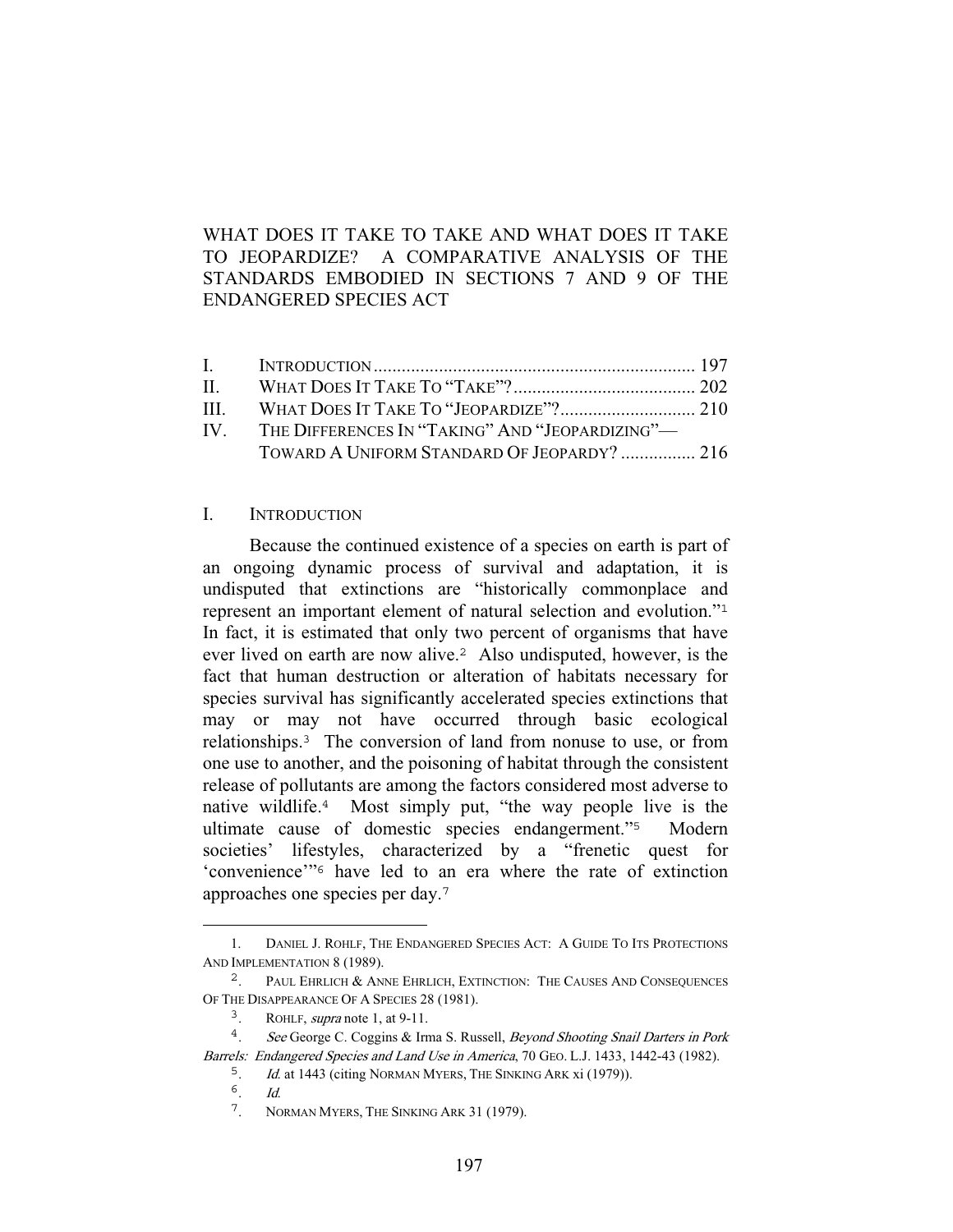From an historical perspective, man's contribution to such an alarming rate of extinction is not that surprising. Aldo Leopold "was among the first generation of conservationists, who recognized that the 'civilization' which at one moment held . . . up [a species], saying 'Gentlemen, look at this wonder,' might next throw it down and destroy it with all the nonchalance of a glacial epoch."<sup>8</sup> The nonchalance of which Leopold spoke is derived both from a traditional legal mindset that consigned wildlife "to the status of object over which God gave man absolute dominion,"<sup>9</sup> and from a continuing conception that the natural resources of our planet are inexhaustible.<sup>10</sup> The pattern of unrestrained economic exploitation and direct destruction of wildlife in the United States in the eighteenth and nineteenth century easily illustrates these mindsets. At the height of the slaughter of the American bison, approximately two and a half million were killed annually, reducing nearly endless herds to about five hundred animals.<sup>11</sup> Trappers, taking advantage of expanding pelt markets in America and Europe, virtually eliminated the beaver.<sup>12</sup> Cannons were used to slaughter entire flocks of sleeping ducks.<sup>13</sup> The passenger pigeon, "possibly the most abundant" bird species ever to exist, had been hunted to extinction by 1914."<sup>14</sup> Ultimately, this period of history saw a spirit of ambivalence towards the extinction of species that has endured, if not through the direct collection of species, through human priority in the development and use of land and resulting pollution of habitats.

 Standing as a partial reversal to the concept of human dominion over the earth's wildlife,<sup>15</sup> the Endangered Species Act of 1973 (the ESA or the Act) is the primary modern counterbalance to the frightening rate of extinction.<sup>16</sup> Recognizing the inadequacy of

<sup>&</sup>lt;sup>8</sup>. Katherine S. Yagerman, *Protecting Critical Habitat Under the Federal Endangered* Species Act, 20 ENVTL. L. 811, 814 (1990) (citing ALDO LEOPOLD, GAME MANAGEMENT 19 (1933)).

<sup>&</sup>lt;sup>9</sup>. Coggins & Russell, *supra* note 4, at 1437 (citing *Genesis* 1:26-28).

 $10.$  See Keith Saxe, Regulated Taking of Threatened Species Under the Endangered Species Act, 39 HASTINGS L.J. 399, 402 (1988).

<sup>&</sup>lt;sup>11</sup>. EHRLICH & EHRLICH, *supra* note 2, at 116.

<sup>12</sup>. Saxe, supra note 10, at 401 (citing R. BAKER, THE AMERICAN HUNTING MYTH 29- 30 (1985)).

<sup>13</sup>. Id. (citing T. LUND, AMERICAN WILDLIFE LAW 59 (1980)).

<sup>&</sup>lt;sup>14</sup>. *Id.* (citing EHRLICH & EHRLICH, *supra* note 2, at 115).

<sup>15</sup>. Coggins & Russell, supra note 4, at 1437.

<sup>16</sup>. 16 U.S.C. §§ 1531-1544 (1988).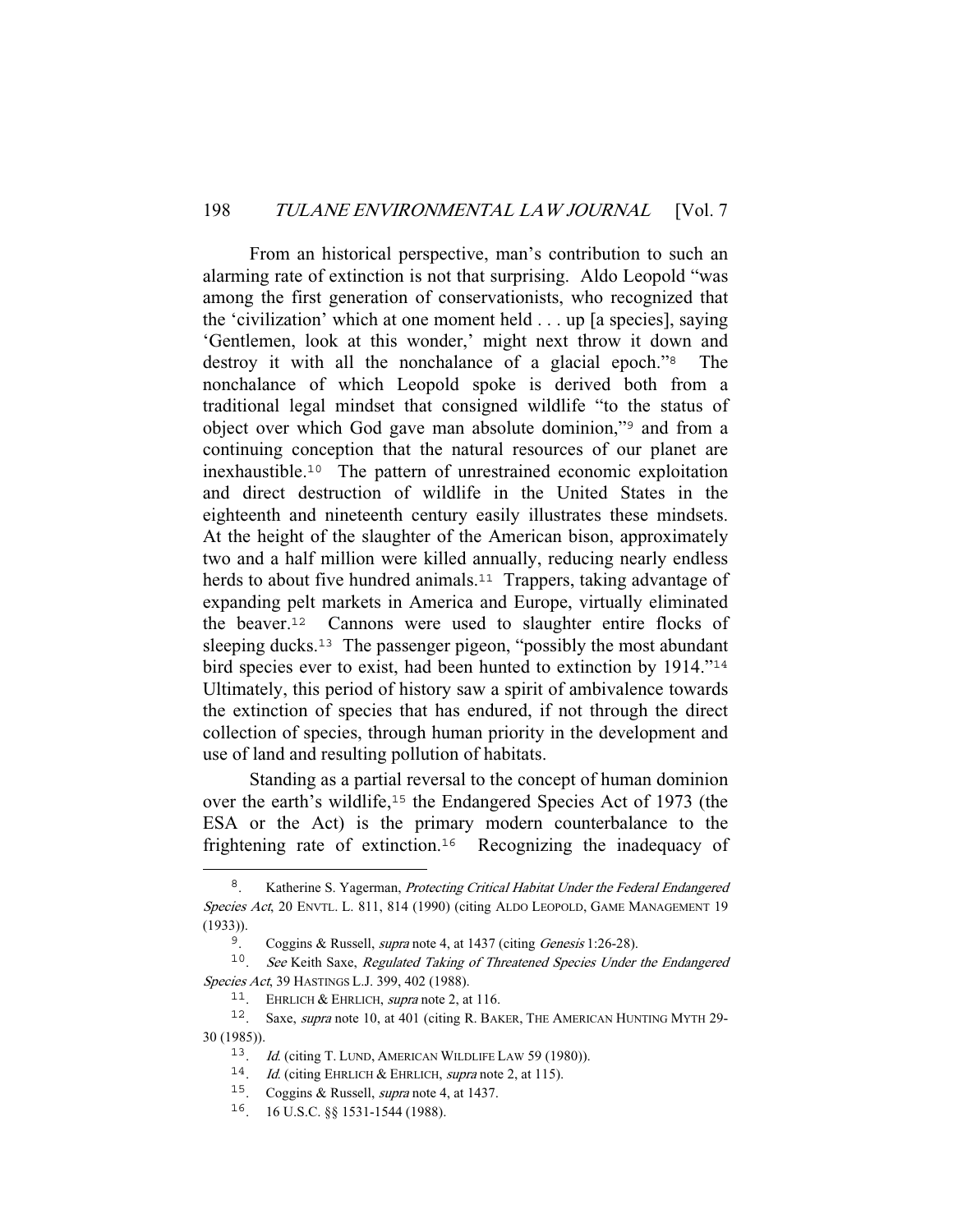previous species preservation legislation<sup>17</sup> and responding to a growth in public interest and fervor in species protection highlighted by the plight of the whooping crane,<sup>18</sup> in 1973 Congress enacted "the most comprehensive legislation for the preservation of endangered species ever enacted by any nation."<sup>19</sup> Finding that "various species. . . in the United States have been rendered extinct as a consequence of economic growth and development untempered by adequate concern and conservation,"<sup>20</sup> Congress passed the ESA "to provide a means whereby the ecosystems upon which endangered species and threatened species depend may be conserved, [and] to provide a program for the conservation of such . . . species . . . ."<sup>21</sup> In the words of Congressman John Dingell, the Act truly represented a "duty to stem" the "destruction of nature's bounty."<sup>22</sup> It embodied the idea that "[p]reventing the extinction of our fellow creatures is neither frivolity nor foolish environmental excess; it is the means by which we keep intact the great storehouse of natural treasures that make the progress of medicine, agriculture, science, and human life itself possible."<sup>23</sup>

 In order to reverse species' decline toward extinction, the Act provides endangered species, and in some instances the habitat of

<sup>17</sup>. The Endangered Species Preservation Act of 1966, 16 U.S.C. §§ 668aa-668cc (1988), repealed by Endangered Species Act of 1973, Pub. L. No. 93-205, § 14, 87 Stat. 884, 903, and the Endangered Species Conservation Act of 1969, 16 U.S.C. §§ 668cc-1 to 668cc-6 (1988), repealed by Endangered Species Act of 1973, Pub. L. No. 93-205, § 14, 87 Stat. 884, 903, "afforded wildlife some protection, but neither . . . law prohibited the taking of endangered species nor mandated that all federal agencies act to preserve endangered species." James Salzman, Evolution and Application of Critical Habitat Under the Endangered Species Act, 14 HARV. ENVTL. L. REV. 311, 312-13 (1990); See also Saxe, supra note 10, at 408-09. President Nixon, himself, recognized that existing legislation "simply [did] not provide the kind of management tools needed to act early enough to save a vanishing species." The President's 1972 Environmental Program, 8 WKLY COMPILATION PRESIDENTIAL DOCUMENTS 218, 223-24 (Feb. 14, 1972).

<sup>&</sup>lt;sup>18</sup>. Cathryn Campbell, Federal Protection of Endangered Species: A Policy of Overkill? 3 UCLA J. ENVTL. L. & POL'Y 247, 252 (1983).

<sup>19</sup>. Tennessee Valley Auth. v. Hill, 437 U.S. 153, 180 (1978).

<sup>20</sup>. 16 U.S.C. § 1531(a)(1).

<sup>21.</sup> *Id.* § 1531(b).

<sup>22</sup>. ROHLF, supra note 1, at 1.

<sup>&</sup>lt;sup>23</sup>. Id. at 2. See Jared des Rosiers, The Exemption Process Under the Endangered Species Act: How the "God Squad" Works and Why, 66 NOTRE DAME L. REV. 825, 827-34 (1991) (discussing the reasons for species preservation). See also Campbell, supra note 18, at 263-67.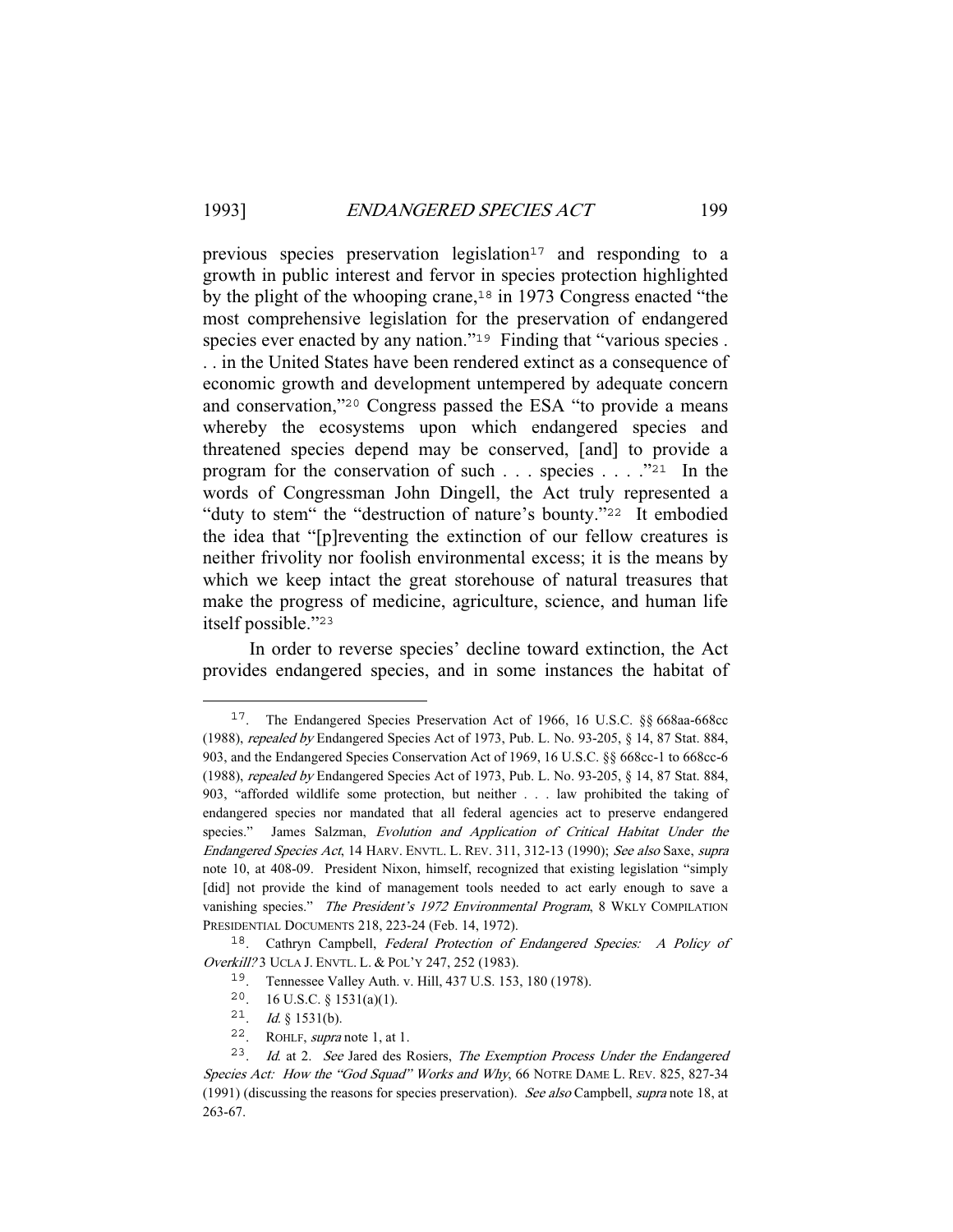such species, with special legal status.<sup>24</sup> Section 4 of the ESA requires federal designation in listing of both endangered and threatened species.<sup>25</sup> An endangered species is one that is "in danger of extinction throughout all or a significant portion of its range . . . . . "26 A threatened species is one that, due to habitat destruction, overexploitation, natural causes, regulatory failures, or other factors,<sup>27</sup> "is likely to become an endangered species within the foreseeable future throughout all or a significant portion of its range."<sup>28</sup> In addressing the need for habitat conservation to protect threatened wildlife, Section 4 further provides for the federal designation of "critical habitat"<sup>29</sup> for those areas whose physical or biological features are essential to the conservation of species and which may require special management considerations.<sup>30</sup> Once a species or habitat has attained this listed legal status, it is afforded the protection of the fundamental prohibitions of the Act embodied in Sections 7 and 9, the latter extending only to species.<sup>31</sup>

 Following three substantial amendments over the past two decades, Section 7, entitled "Interagency Cooperation," requires all federal agencies to consult with the appropriate wildlife agency to insure that any proposed action is not likely to jeopardize the continued existence of an endangered species or destroy its critical habitat.<sup>32</sup> Described as the "conscience of contemporary

<sup>24</sup>. 16 U.S.C. § 1533(b)(2); see Salzman, supra note 17, at 313.

<sup>25</sup>. 16 U.S.C. § 1533. Section 4 divides the responsibility for listing species under the ESA as follows:

<sup>[</sup>T]he Secretary of the Interior is responsible for all terrestrial species while the Secretary of Commerce is responsible for marine species. . . . The Secretary of Interior has delegated his authority under the ESA to the United States Fish and Wildlife Service (FWS). The Secretary of Commerce has delegated his authority to the National Marine Fisheries Service (NMFS).

James C. Kilbourne, The Endangered Species Act Under the Microscope: A Closeup Look From a Litigator's Perspective, 21 ENVTL. L. 499, 502 (1991).

<sup>26</sup>. 16 U.S.C. § 1532(6).

<sup>27</sup>. See id. § 1533(a)(1).

<sup>28</sup>. Id. § 1532(20).

<sup>29.</sup> Id. § 1533(a)(3).

<sup>30</sup>. 16 U.S.C. § 1532(5)(A)(i).

<sup>31</sup>. Id. §§ 1536, 1538.

<sup>32.</sup> *Id.* § 1536(a)(2).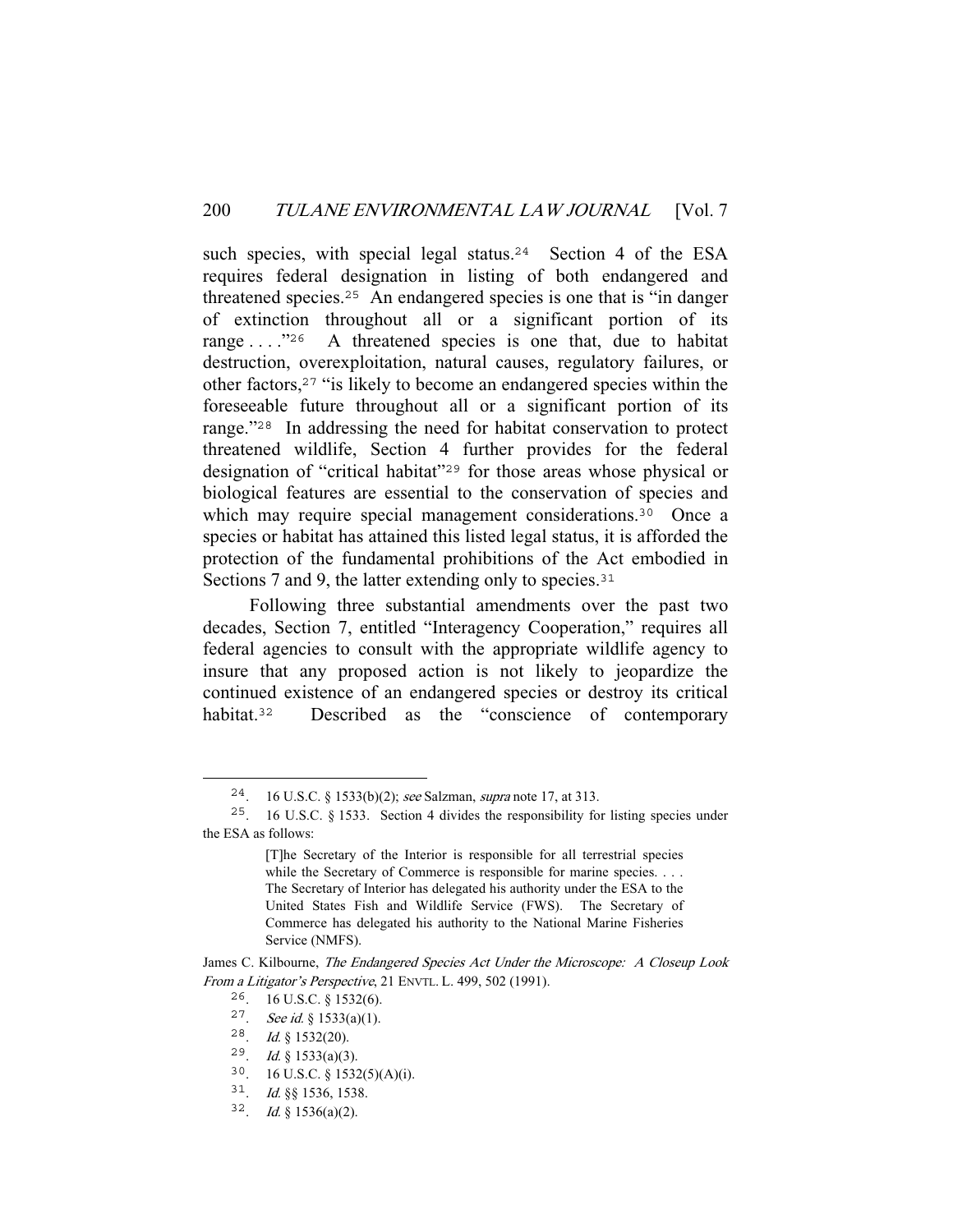environmental law,"<sup>33</sup> Section 7 calls for a risk analysis procedure. "It requires us to look another form of life in the eye and make the explicit decision that this line of evolution should no longer continue."<sup>34</sup> Rather than call for a before the fact risk analysis procedure, Section 9 of the ESA flatly bans specific actions. Remaining virtually unchanged since the Act's passage in 1973, the section forbids broadly defined "persons" from "taking"<sup>35</sup> any endangered species of fish or wildlife "within the United States or the territorial sea of the United States . . . ."<sup>36</sup> Because the scope of Section 9 extends beyond the actions of federal agencies to include both state and private actions,  $37$  the provision has been described as "breathtaking in its reach and power"<sup>38</sup> and as "a major headache to the development community."<sup>39</sup>

 In general, the purpose of this comment is to compare Sections 7 and 9 of the ESA by exploring the processes and standards of these provisions and assessing their effectiveness in accomplishing the purposes of the Act. Following a thorough analysis of what it takes to "take" and what it takes to "jeopardize," this comment, drawing from amendments to the ESA, legislative history, federal regulations and judicial interpretations, seeks to highlight the differences in these two standards. Ultimately looking to the purposes of the ESA and the continued alarming rate of extinction, this paper culminates in an examination of the difficulties created by the existence of two partially inconsistent standards and suggests that the utility of the Act in achieving Congress' lofty goals is in question, given the current imbalance in its prohibitive provisions.

#### II. WHAT DOES IT TAKE TO "TAKE"?

<sup>&</sup>lt;sup>33</sup>. Oliver A. Houck, *The "Institutionalization of Caution" Under*  $\zeta$  *7 of the* Endangered Species Act: What Do You Do When You Don't Know? 12 Envtl. L. Rep. (Envtl. L. Inst.) 15001, 15001 (1982).

 $34$  Id.

<sup>35</sup>. See 16 U.S.C. §§ 1352(13), (19).

<sup>36.</sup> Id. § 1538(a)(1)(B).

<sup>37</sup>. See id. § 1532(13).

<sup>38</sup>. Federico Cheever, An Introduction to the Prohibition Against Takings in Section 9 of the Endangered Species Act of 1973: Learning to Live With a Powerful Species Preservation Law, 62 U. COLO. L. REV. 109 (1991).

<sup>&</sup>lt;sup>39</sup>. Robert D. Thornton, Searching for Consensus and Predictability: Habitat Conservation Planning Under the Endangered Species Act of 1973, 21 ENVTL. L. 605, 609 (1991).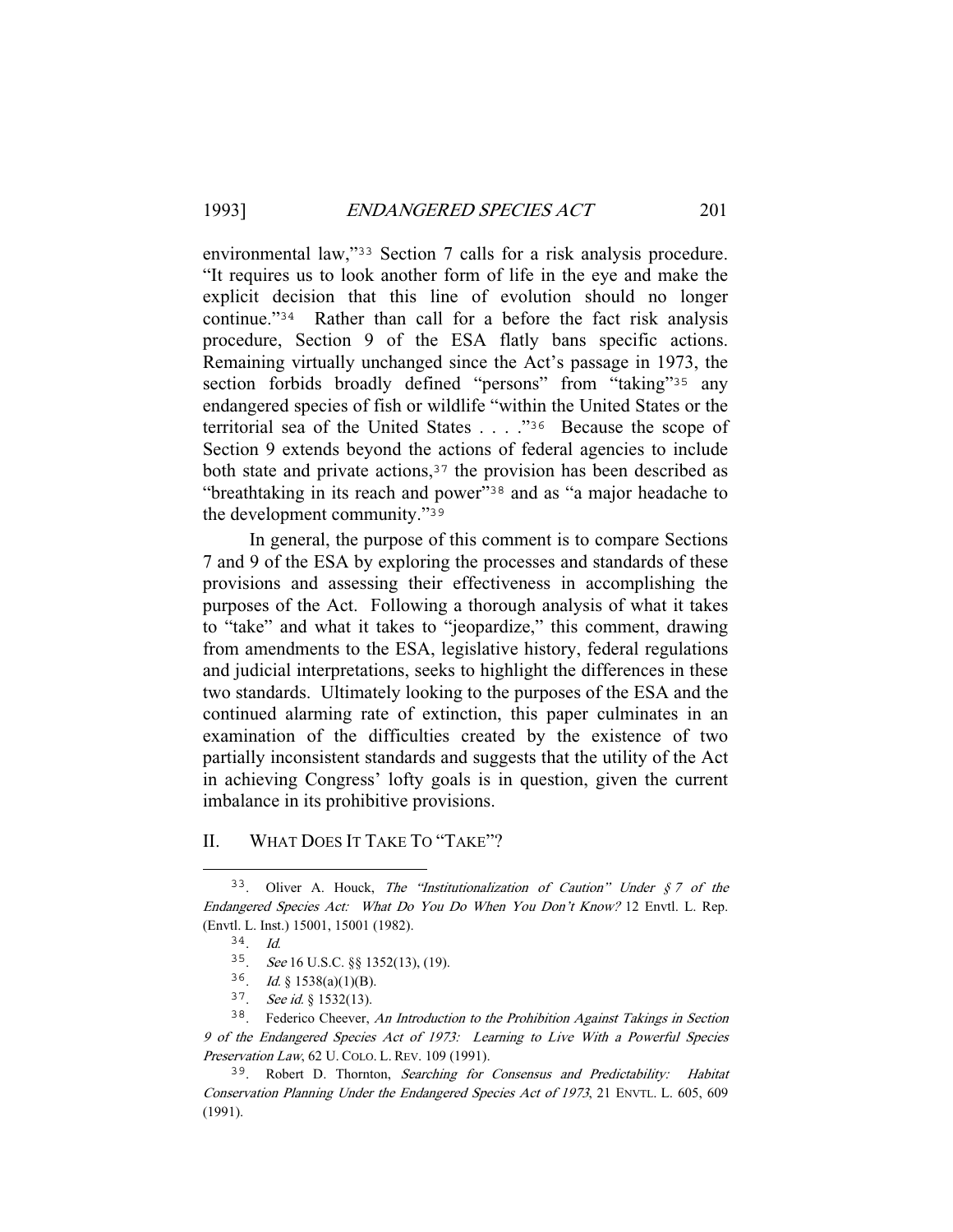As noted above, Section 9 of the ESA prohibits any "person" from "taking" a species listed as endangered.<sup>40</sup> The potential sweeping application of this simple prohibition can be seen in the Act's definitions of "take" and "person."<sup>41</sup> "Take" means to "harass, harm, pursue, hunt, shoot, wound, kill, trap, capture, or collect, or attempt to engage in any such conduct."<sup>42</sup> "Person" includes "an individual, corporation, partnership, trust, association, or any other private entity; or any officer, employee, agent, department, or instrumentality of the Federal Government, . . . or political subdivision of a State, or of any foreign government  $\dots$  ."<sup>43</sup> These expansive statutory definitions do not mean, however, that the provision is without limitations. Plaintiffs or prosecutors who wish to invoke Section 9 bear the burden of establishing that a taking has occurred or will occur.<sup>44</sup> Several courts, adopting a restrictive interpretation of taking which views the provision as an all-or-nothing proposition that excludes actions that pose the risk of future takings, have included within this burden the necessity of showing that a taking is relatively certain and imminent.<sup>45</sup>

In *North Slope Borough v. Andrus*,<sup>46</sup> the district court faced the question of whether offshore oil leasing in the Beaufort Sea constituted an unlawful taking of endangered bowhead whales.<sup>47</sup> Although the court enjoined the leasing activities based on the requirements of Section 7 of the ESA,<sup>48</sup> the opinion stated, with respect to the issue of taking, that "injunctive relief should not herein issue unless danger to the protected species is sufficiently imminent or certain . . . . The lease sale itself threatens no species."<sup>49</sup> The court made this finding despite the federal defendant's concession

<sup>40. 16</sup> U.S.C. § 1538(a)(1)(B),(C).

<sup>41</sup>. Id. §§ 1532(19), (13).

<sup>42</sup>. Id. § 1532(19).

<sup>43</sup>. Id. § 1532(13).

<sup>44</sup>. ROHLF, supra note 1, at 60.

<sup>45</sup>. See, e.g., North Slope Borough v. Andrus, 486 F. Supp. 332, 362 (D.D.C. 1979), aff'd in part, rev'd in part, 642 F.2d 589, 614 (D.C. Cir. 1980); California v. Watt, 520 F. Supp. 1359, 1387 (C.D. Cal. 1981), aff'd in part, rev'd in part, vacated in part, stayed in part, 683 F.2d 1253 (9th Cir. 1982), rev'd on other grounds, 464 U.S. 312 (1984).

<sup>46</sup>. North Slope Borough, 486 F. Supp. at 362.

<sup>47</sup>. Id. at 339.

<sup>48</sup>. Id. at 358.

<sup>49</sup>. Id. at 362.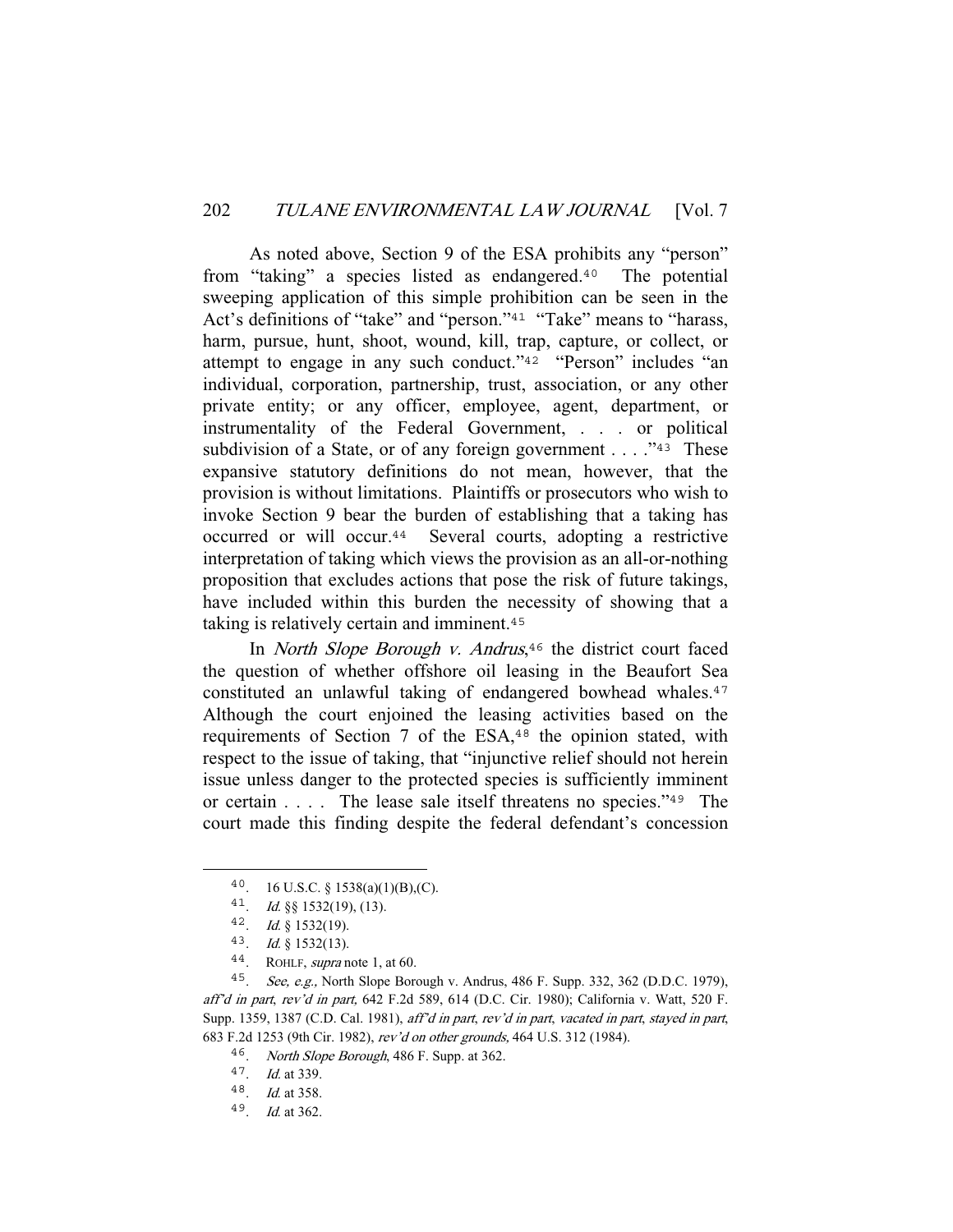that future leasing activities could harm the endangered whales.<sup>50</sup> In *California v. Watt*,<sup>51</sup> a case involving very similar facts, the plaintiffs sought to enjoin all lease sales off the coast of California.<sup>52</sup> Although the district court granted summary judgment for the plaintiffs based on the Coastal Zone Management Act,<sup>53</sup> it nevertheless found, with respect to the Section 9 claim, that oil leasing was not a sufficiently imminent or certain source of harm to be considered a taking.<sup>54</sup> The court asserted that "[a]ssuming arguendo that the proposed leasing activities do constitute a threat to the continued survival of species protected by these statutes, such a threat would still not constitute a taking under the statutes."<sup>55</sup> In both *North Slope Borough* and California v. Watt, the appellate decisions did not reach the district courts' restrictive view of takings.<sup>56</sup>

 Because instances may exist where a taking is relatively certain, but unlikely to take place imminently, the burdens imposed by *North Slope Borough* and *California v. Watt* are arguably unjustified.<sup>57</sup> National Wildlife Federation v. Coleman<sup>58</sup> stands as an example. In that case, the construction of a segment of Interstate Highway 10 in Mississippi, although only proposed, was deemed to inevitably have an adverse impact on the endangered Mississippi sandhill crane.<sup>59</sup> Although argued under Section 7 of the ESA, the case provides a fact pattern that demonstrates that there is "no rational reason to consider future adverse impacts to endangered species as not constituting takings merely because they do not affect species immediately."<sup>60</sup> Rather, it is sensible "to halt or modify" activities as early as possible before takings occur, both to benefit endangered species and to avoid the potential waste of resources on an activity which may be enjoined in the future when a taking

<sup>50</sup>. See id.

<sup>51</sup>. 520 F. Supp. 1359 (C.D. Cal. 1981).

<sup>52</sup>. Id. at 1365.

<sup>53</sup>. Id. at 1389.

<sup>54</sup>. Id. at 1387-88.

<sup>55</sup>. Id. at 1387.

<sup>56</sup>. California v. Watt, 683 F.2d 1253 (9th Cir. 1982), rev'd on other grounds, 464 U.S. 312 (1984); see North Slope Borough v. Andrus, 642 F.2d 610 (D.C. Cir. 1980).

<sup>57</sup>. ROHLF, supra note 1, at 61.

<sup>58</sup>. 529 F.2d 359 (5th Cir. 1976), cert. denied, Boteler v. Nat'l Wildlife Fed'n, 429 U.S. 979 (1976).

<sup>59</sup>. Id. at 371-72.

<sup>60</sup>. ROHLF, supra note 1, at 61.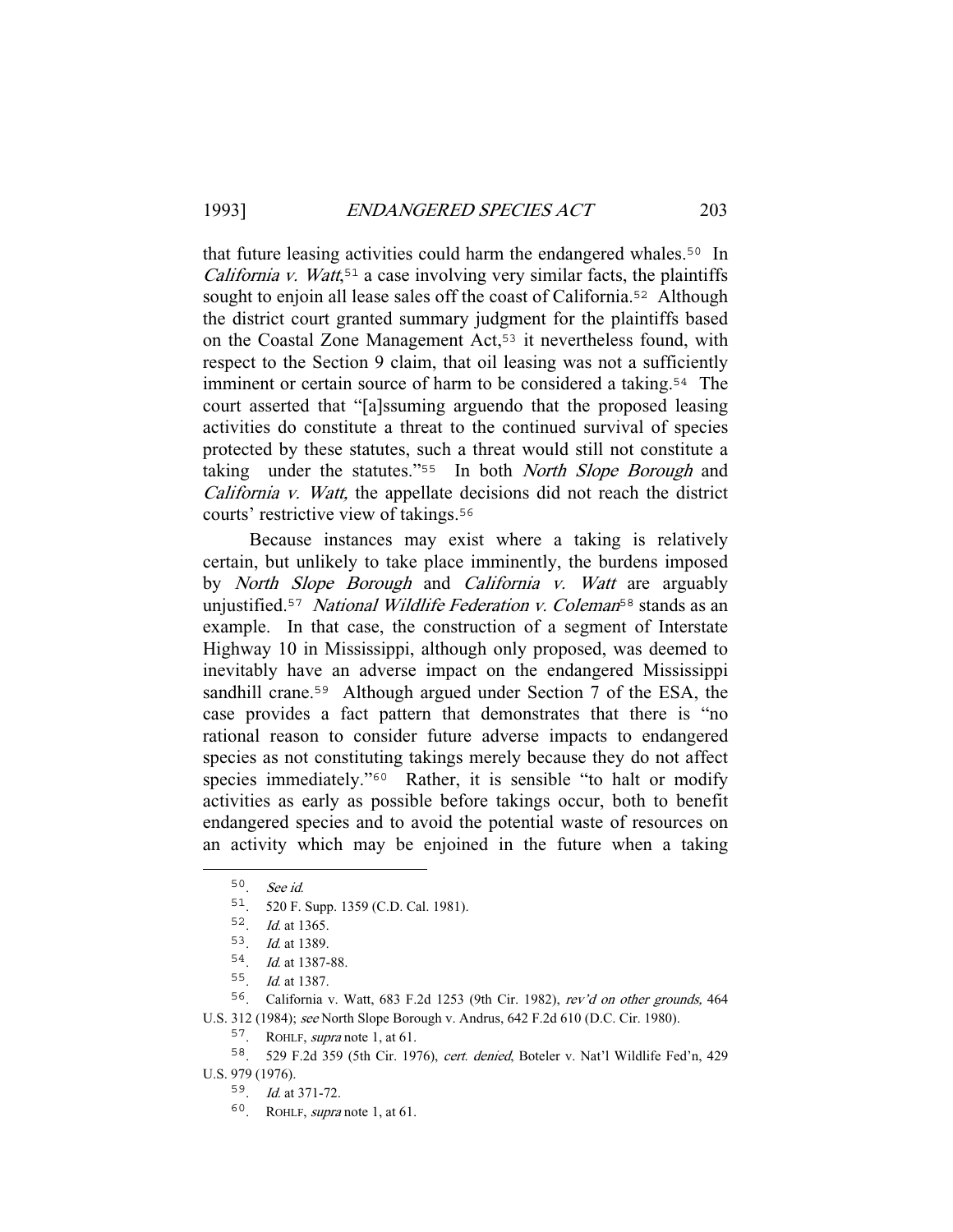becomes imminent."<sup>61</sup> The United States Court of Appeals for the Ninth Circuit adopted this position in *Palila v. Hawaii Department of* Land and Natural Resources ("Palila  $I$ ")<sup>62</sup> and Palila v. Hawaii Department of Land and Natural Resources ("Palila II").<sup>63</sup> The Palila decisions both rejected the necessity of imminency, and embraced an expansive view of what constitutes harm for the purpose of taking, advocating a less intensive burden of proof for potential plaintiffs and prosecutors.<sup>64</sup>

 In promulgating the ESA's implementing regulations, the Fish and Wildlife Service (FWS) interpreted the term "harm" within the statutory definition of taking as follows:

> "Harm" in the definition of "take" in the Act means an act or omission which actually injures or kills wildlife, including acts which annoy it to such an extent as to significantly disrupt essential behavioral patterns, which include, but are not limited to, breeding, feeding or sheltering; significant environmental modification or degradation which has such effects is included within the meaning of "harm"  $\ldots$ .<sup>65</sup>

The leading judicial interpretations of the "harm" definition resulted from the endeavors of environmental groups to protect the Palila, a six-inch long finch-billed bird that is a member of the Hawaiian honeycreeper family, which attained the endangered legal status in 1967.<sup>66</sup> In *Palila I*, plaintiffs specifically argued that populations of feral goats and sheep maintained by the State of Hawaii for sport hunting harmed the Palila by destroying the mamane trees upon which the birds exclusively depend.<sup>67</sup> Finding that the goats and sheep were preventing the regeneration of the mamane forest and thus were causing "the relentless decline of the Palila's habitat,"<sup>68</sup> the district court held that the State of Hawaii was taking the Palila in

 $61.$  *Id.* at 61-62.

<sup>62</sup>. 471 F. Supp. 985 (D. Hawaii 1979), aff'd 639 F.2d 495 (9th Cir. 1981) [hereinafter *Palila I*].

<sup>63</sup>. 649 F. Supp. 1070 (D. Hawaii 1986), aff'd 852 F.2d 1106 (9th Cir. 1981) [hereinafter Palila II].

<sup>64</sup>. See supra notes 62-63 and accompanying text.

<sup>65</sup>. 50 C.F.R. § 17.3 (superseded) (emphasis added).

<sup>66</sup>. Kilbourne, supra note 25, at 574.

<sup>67</sup>. Palila I, 471 F. Supp. at 989-90.

<sup>68</sup>. Id. at 990.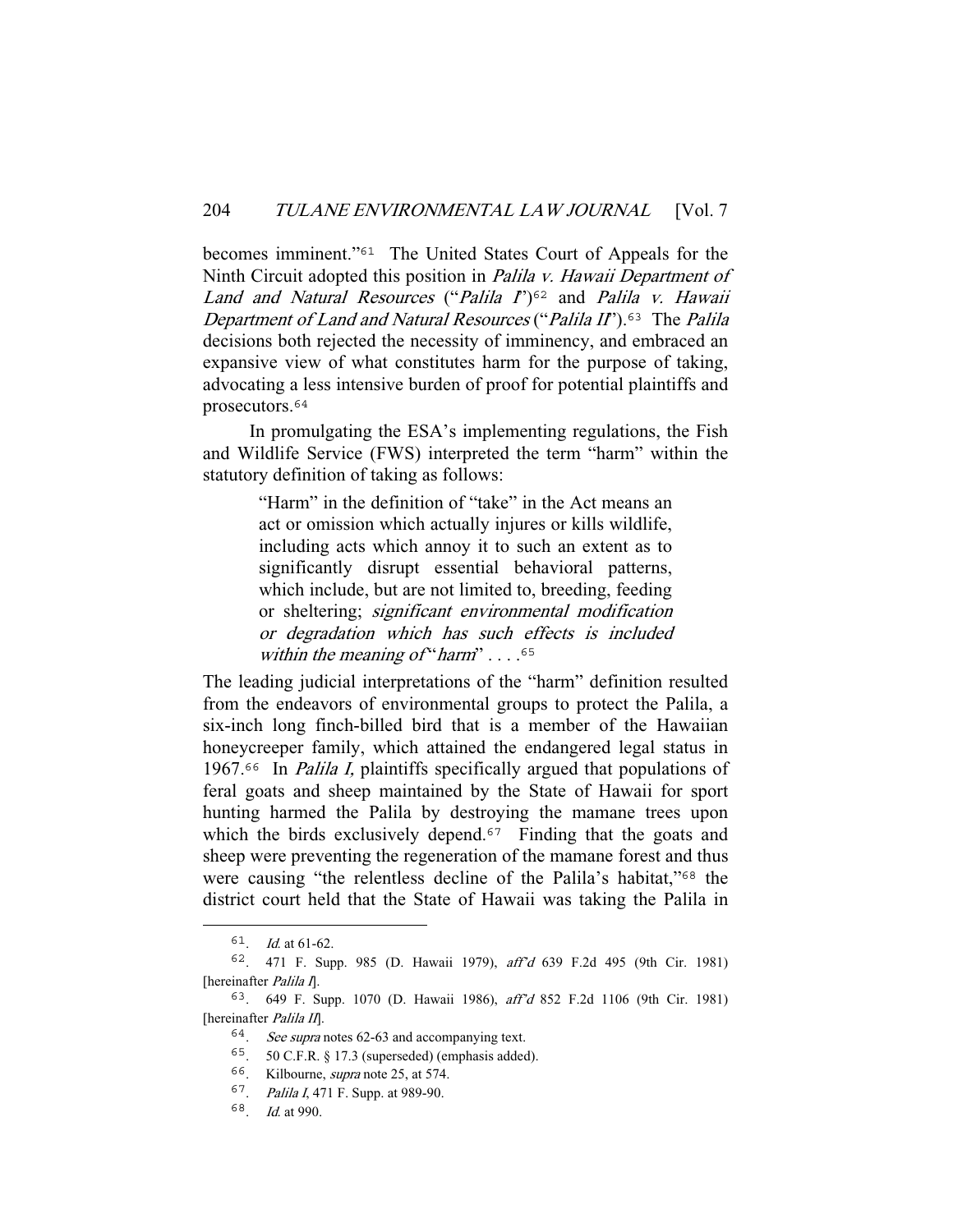violation of Section 9.<sup>69</sup> Drawing support from the FWS's definition of "harm," the court "did not require the plaintiffs to produce actual 'corpus delecti' of deceased birds. Plaintiffs showed only that the Palila population was near a biologically survivable minimum and that the goats and sheep were destroying its only remaining habitat."<sup>70</sup>

 Approximately four months following the Ninth Circuit's affirmation of the far-reaching *Palila I* decision, an Interior Department Solicitor's opinion was released that concluded that the decision demonstrated "fundamental confusion over the distinction between habitat modifications and takings."<sup>71</sup> The opinion argued that Section 9 prohibited habitat modification only in those instances where such modification led to the actual death or injury of endangered species.<sup>72</sup> "[I]n an attempt to essentially overrule what it believed to be the holding of *Palila I*,"73 the FWS responded to the opinion by redefining the term "harm." The new definition read, and continues to read, that harm "means an act which actually kills or injures wildlife. Such act may include significant habitat modification or degradation where it actually kills or injures wildlife by significantly impairing essential behavioral patterns, including breeding, feeding or sheltering."<sup>74</sup> The actual effect this change in definition had on the scope of takings under Section 9 was the foremost subject of Palila II.

 In 1985, the Palila once again "wing[ed] its way into federal court as plaintiff in its own right."<sup>75</sup> Palila II included nearly identical facts to the *Palila I* decision with the exception that another species of feral sheep, the mouflon, was accused of destroying the birds' habitat.<sup>76</sup> The State of Hawaii sought to take advantage of the FWS's redefinition of harm, arguing that it precluded the result

<sup>69</sup>. Id. at 995.

<sup>70</sup>. Kilbourne, supra note 25, at 574-75.

<sup>71</sup>. 46 Fed. Reg. 29,492 (1981).

<sup>72</sup>. Id. at 29,491.

<sup>73</sup>. ROHLF, supra note 1, at 63.

<sup>74</sup>. 50 C.F.R. § 17.3 (1991).

<sup>75</sup>. Palila v. Hawaii Department of Land and Natural Resources (Palila II), 852 F.2d 1106, 1107 (9th Cir. 1988).

<sup>76</sup>. Id. at 1071.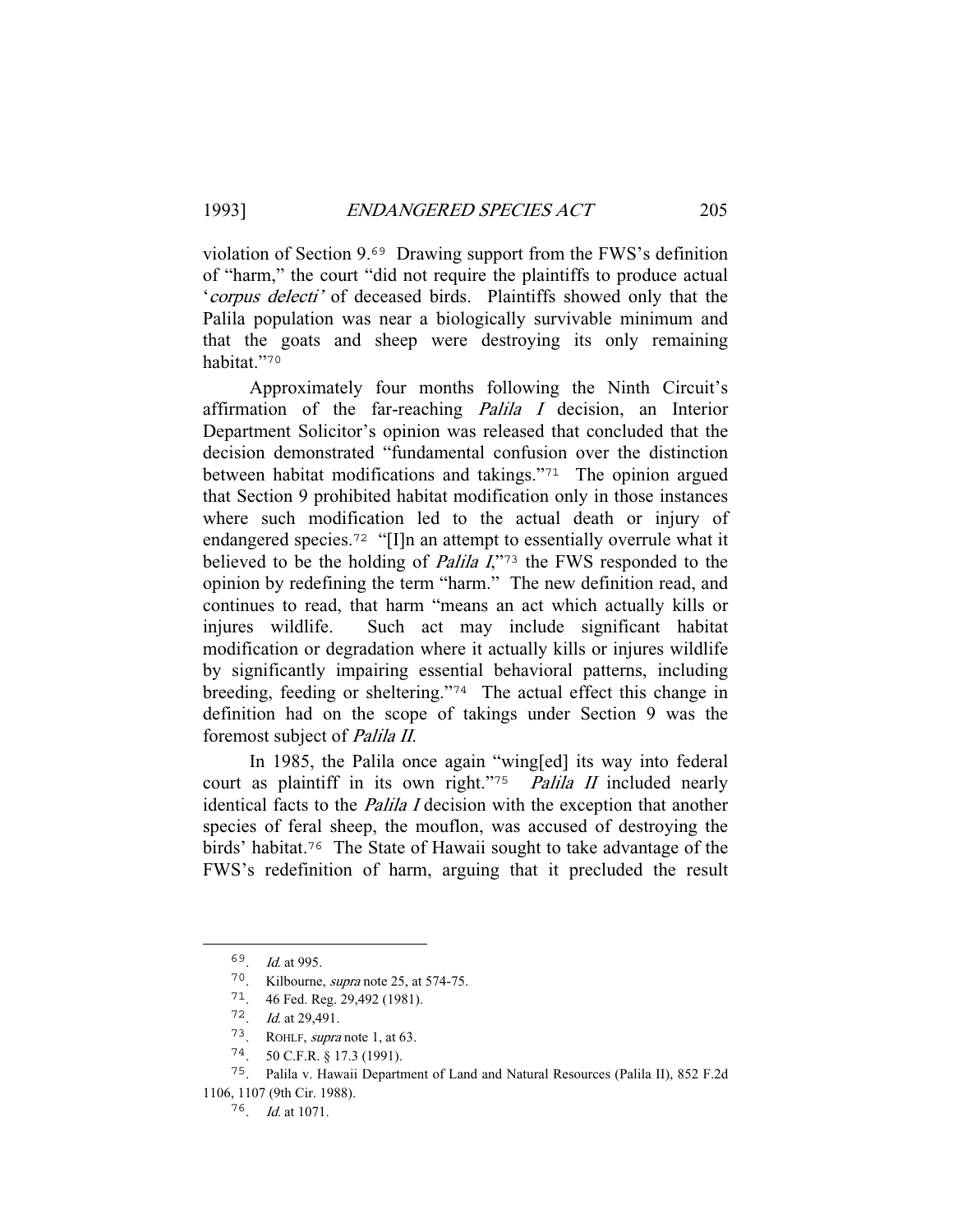reached by the court in *Palila I*.<sup>77</sup> The district court responded, however, finding that the amended regulations "did not embody a substantial change in the previous definition. Under both the original definition and the definition as amended in 1981, 'harm' may include significant habitat destruction that injures protected wildlife."78 Further, the court rejected the idea that Section 9 requires evidence of death or injury to specific individual members of a protected species.<sup>79</sup> Ultimately, the court found that if "habitat modification prevents the population from recovering, then this causes injury to the species and should be actionable under section 9."80 The United States Court of Appeals for the Ninth Circuit affirmed these conclusions.<sup>81</sup>

The significance of the *Palila* decisions cannot be overestimated. In fact, one commentator has suggested Palila II may be "the single most important opinion in section 9 law."<sup>82</sup> The decisions stand for the principle that activities which indirectly cause a decline in the population of a species harm that species, as well as the idea that activities which preclude recovery of an endangered species likewise fall within the meaning of harm. The usefulness and application of these expansive principles were demonstrated in both Defenders of Wildlife v.  $EPA^{83}$  and Sierra Club v. Lyng.<sup>84</sup> In Defenders of Wildlife, the United States District Court for the District of Minnesota found that EPA's registration of strychnine for above ground use as a pesticide was a taking under Section 9 of the Act.<sup>85</sup> Rejecting the argument that there was a lack of evidence that actual deaths were caused by agency action, the court looked to Palila I to assert that Section 9 "is broadly defined in the statute" and

<sup>77</sup>. Palila v. Hawaii Department of Land and Natural Resources (Palila II), 649 F. Supp. 1070, 1075 (D. Hawaii 1986).

<sup>78</sup>. Id.

<sup>79</sup>. Id.

 $80$ . *Id.* at 1077 (emphasis added).

<sup>81</sup>. Palila II, 852 F.2d 1106 (9th Cir. 1988).

<sup>82.</sup> Cheever, *supra* note 38, at 152.

<sup>83</sup>. 688 F. Supp. 1334 (D. Minn. 1988), aff'd in part, rev'd in part, 882 F.2d 1294 (8th Cir. 1989).

<sup>84</sup>. 694 F. Supp. 1260 (E.D. Tex. 1988), aff'd in part, rev'd in part, sub. nom. Sierra Club v. Yeutter, 926 F.2d 429 (5th Cir. 1991).

<sup>85</sup>. Defenders of Wildlife v. EPA, 688 F. Supp. 1334, 1353-54 (D. Minn. 1988).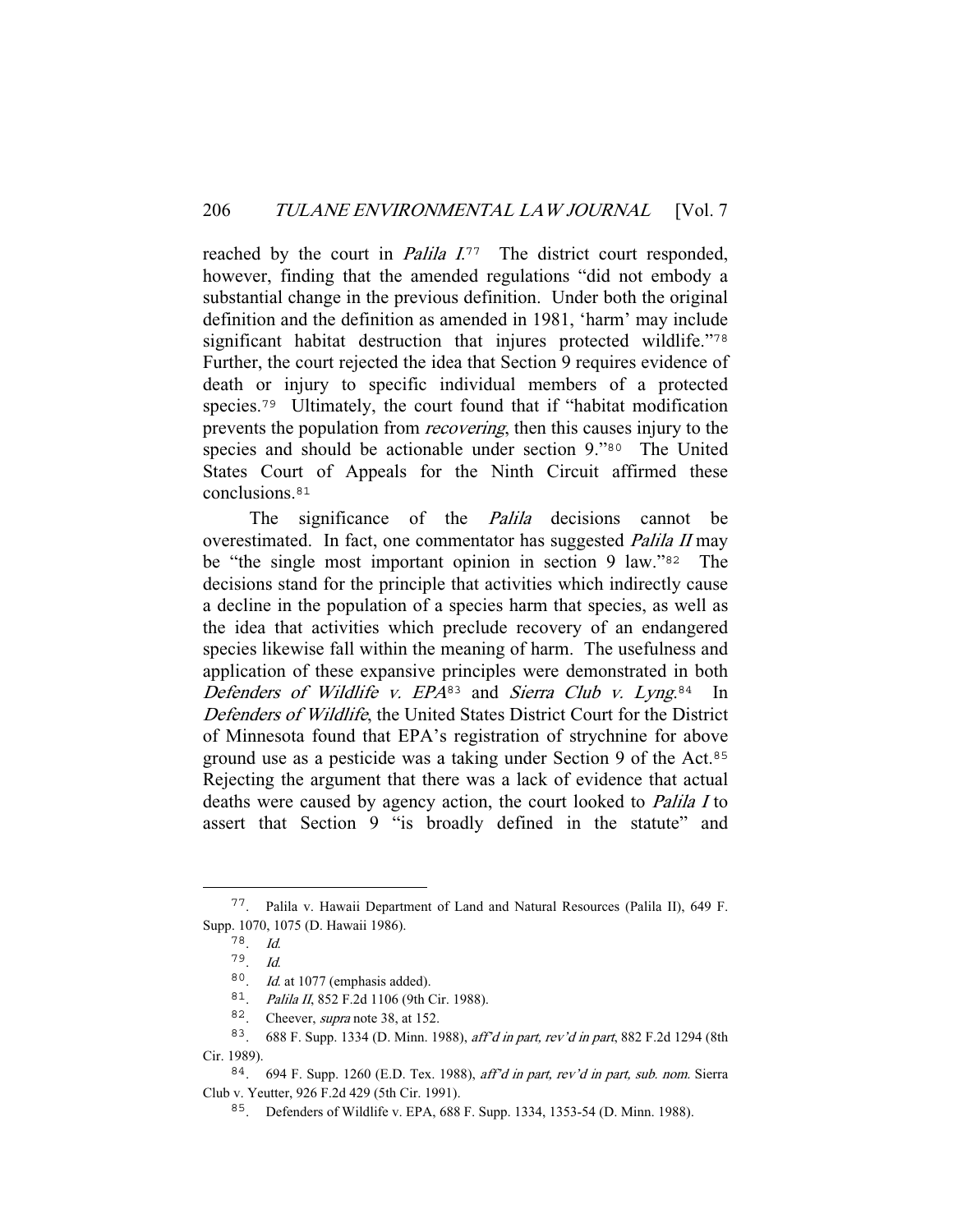"expansively construed."<sup>86</sup> In *Lyng*, the plaintiffs were successful in showing that the use of even-aged timber management in national forests in Texas had caused a decline in the overall population of the endangered Red-Cockated Woodpecker.<sup>87</sup> For the district court, this showing was sufficient to support a finding that a taking of the woodpeckers had occurred. Accordingly, the court issued an injunction directing the Forest Service to cease clearcutting practices within 1,200 meters of any Red-Cockated Woodpecker colony.<sup>88</sup>

 Ultimately, it takes relatively little to take. That is especially true where an endangered species' habitat is confined to a small or unique area. The *Palila I* decision made it clear that plaintiffs bear the burden of showing that *habitat modification* kills or injures members of a protected species.<sup>89</sup> Palila II clarified this burden by illustrating that death or injury to a species may be shown simply by reference to the species *as a whole* and that precluding recovery of a species constitutes such an injury.<sup>90</sup> Although several courts have elected to adhere to a more restrictive interpretation of taking,  $91$  the legislative history of the ESA, as well as the Act's stated purpose supports the expansive view developed in *Palila I*, *Palila II*, and subsequent cases. Addressing the proper scope of the Section 9 prohibition, the Senate Report on the ESA as enacted in 1973 reads, "Take' is defined . . . in the broadest possible manner to include every conceivable way in which a person can 'take' or attempt to 'take' any fish or wildlife."<sup>92</sup> The purpose of the ESA is to conserve both ecosystems and species. In other words, its "very purpose is to establish equal concern for habitat preservation and species protection. This dual purpose gives synergistic force to the idea that habitat destruction that leads to the harm of protected species is a

<sup>&</sup>lt;sup>86</sup>. *Id.* at 1353. Noting that "the record shows endangered species have eaten the strychnine bait, either directly or indirectly, and as a result, they have died," the Eighth Circuit Court of Appeals affirmed the district court ruling. Defenders of Wildlife v. EPA, 882 F.2d 1294, 1301 (8th Cir. 1989) (emphasis added).

<sup>87</sup>. Sierra Club v. Lyng, 694 F. Supp. 1260, 1271-72 (E.D. Tex. 1988).

<sup>88</sup>. Id. at 1278. Accord Sierra Club v. Yeutter, 926 F.2d 429 (5th Cir. 1991).

<sup>89</sup>. ROHLF, supra note 1, at 68.

<sup>90</sup>. Id.

<sup>&</sup>lt;sup>91</sup>. See, e.g., Pyramid Lake Tribe of Indians v. U.S. Department of the Navy, 898 F.2d 1410, 1420 (9th Cir. 1990) (finding diversion of water from the Truckee River in California and Nevada did not constitute a taking of the Lohonton Cutthroat Trout and Cui-ui due to an insufficient showing of harm).

<sup>92</sup>. S. Rep. No. 307, 93rd Cong., 1st Sess (1973).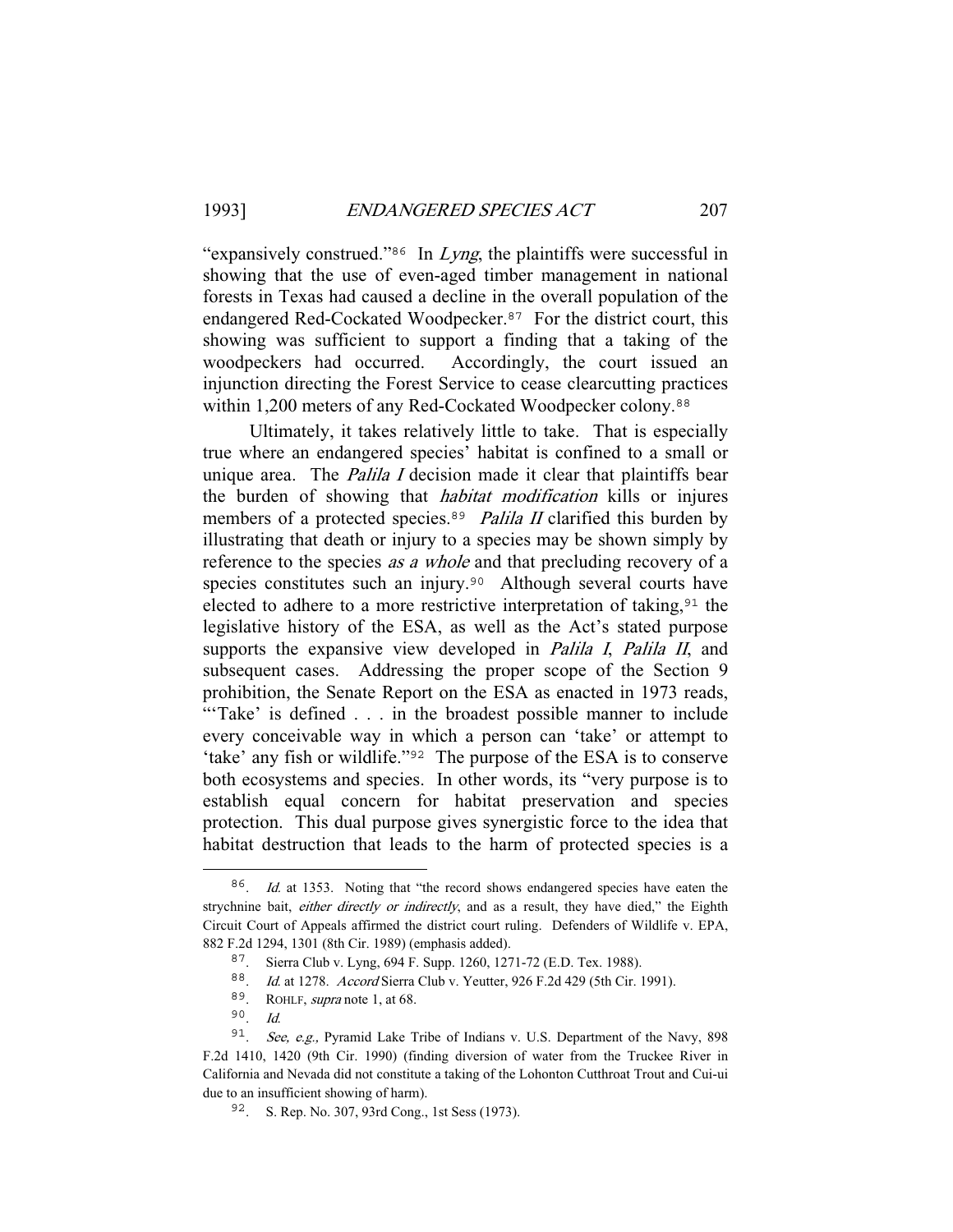form of taking that the Act prohibits."<sup>93</sup> Essentially, an expansive view of the ESA's taking prohibition is consistent with, and well suited to the Act's goals. Whether the taking prohibition has been sufficiently enforced and whether the standard is applied soon enough to achieve the Act's purposes are questions addressed below.

 Before moving on to the question of what it takes to "jeopardize," it is noteworthy that although the "take" standard has withstood changes over the past two decades, Congress has added the potential for incidental takings. In amending the ESA in 1982<sup>94</sup> Congress included Section 10 which grants nonfederal parties the authority to request an incidental take permit.<sup>95</sup> Because the process to obtain such a permit is quite demanding and potentially stringent, <sup>96</sup> only a handful of nonfederal entities have attempted to use the process, and only one Section 10 dispute has led to litigation.<sup>97</sup> Under the provision, an "applicant" must submit a habitat "conservation plan" which specifies:

> (i) the impact which will likely result from such taking;

> •(ii) what steps the applicant will take to minimize and mitigate such impacts, and the funding that will be available to implement such steps;

> •(iii) what alternative actions to such taking the applicant considered and the reasons why such alternatives are not being utilized;

and

(iv) such other measures that the Secretary may require as being necessary or appropriate for purposes of the plan.<sup>98</sup>

Once the FWS or National Marine Fisheries Service (NMFS) receives a conservation plan and the public is given an opportunity for comment, Section 10 requires the agency to issue a permit if it finds:

<sup>93.</sup> Michael E. Field, The Evolution of the Wildlife Taking Concept From its Beginning to its Culmination in the Endangered Species Act, 21 HOUS. L. REV. 457, 486 (1984).

<sup>94</sup>. Pub. L. No. 97-304, 87 Stat. 1411 (1982).

<sup>95</sup>. See 16 U.S.C. § 1539(a)(1)(B).

<sup>96</sup>. See Cheever, supra note 38, at 169; see also ROHLF, supra note 1, at 82.

<sup>&</sup>lt;sup>97</sup>. ROHLF, *supra* note 1, at 84 (citing Friends of Endangered Species v. Jantzen, 596 F. Supp. 518 (N.D. Cal. 1984), aff'd, 760 F.2d 976 (9th Cir. 1985)).

<sup>98</sup>. 16 U.S.C. § 1539(a)(2)(A).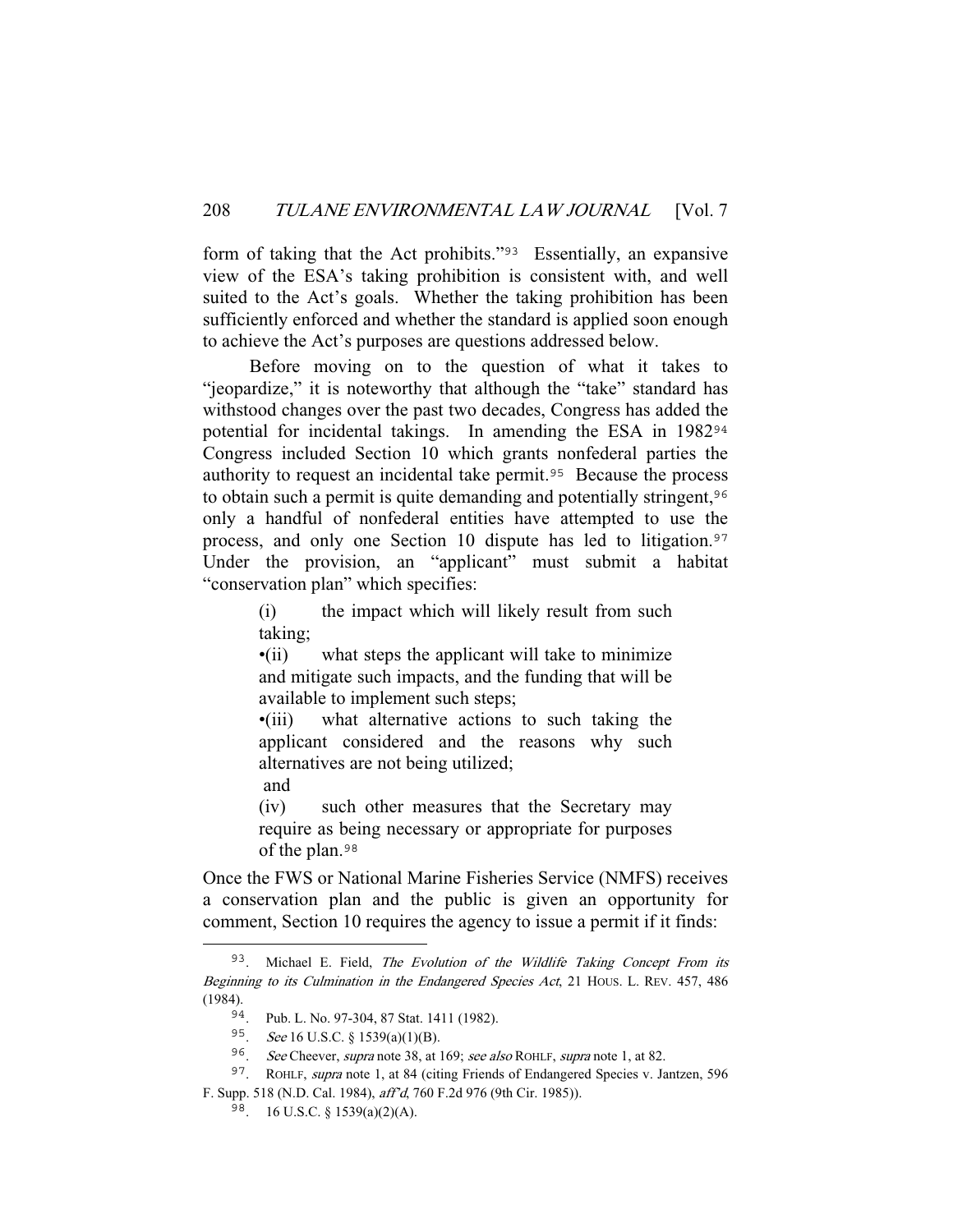(i) the taking will be incidental;

•(ii) the applicant will, to a maximum extent practicable, minimize and mitigate the impacts of such taking;

•(iii) the applicant will ensure that adequate funding for the plan will be provided;

•(iv) the taking will not appreciably reduce the likelihood of the survival and recovery of the species in the wild; and

•(v) the measures, if any, required under subparagraph  $(A)(iv)$  will be met . . . . 99

 The fourth of the above requirements has been described as among the most significant.<sup>100</sup> Legislative history suggests that the "not appreciably reduce" standard is, in fact, the "not likely to jeopardize the continued existence" standard in Section 7 in disguise.<sup>101</sup> In general, Congress included this provision to emphasize that the issuance of a permit under Section 10 is, itself, a federal action subjecting the nonfederal permittee to the requirements of Section 7.<sup>102</sup> Because what it takes to "jeopardize" a species under that section is less demanding than what it takes to "take" a species, the incidental take permit process creates a means by which nonfederal parties with the resources necessary to complete a conservation plan can sidestep the more stringent taking standard of Section 9.

<sup>99</sup>. Id. § 1539(a)(2)(B).

<sup>100</sup>. ROHLF, supra note 1, at 84.

<sup>&</sup>lt;sup>101</sup>. Cheever, *supra* note 38, at 170. "The Secretary will base his determination as to whether or not to grant the permit, in part, by using the same standard as found in section 7(a)(2) of the Act . . . ." H.R. CONF. REP. No. 835, 97th Cong., 2d Sess. 29 (1982).

<sup>102</sup>. H.R. CONF. REP. No. 835, 97th Cong., 2d Sess. 29-30 (1982).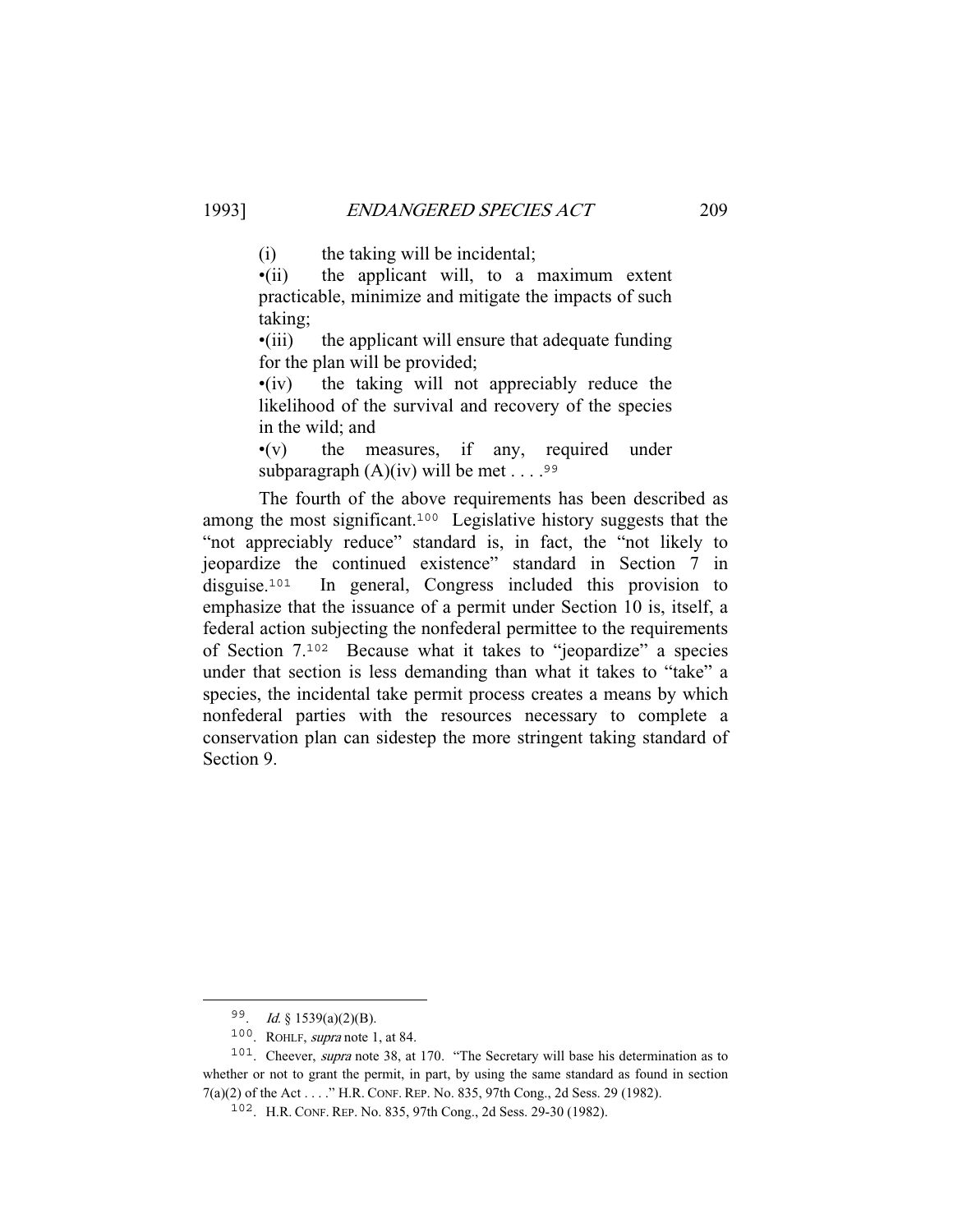### III. WHAT DOES IT TAKE TO "JEOPARDIZE"?

 When the Supreme Court in 1978 enjoined the construction of the Tellico Dam to prevent the likely extirpation of the Snail Darter in Tennessee Valley Authority v. Hill,<sup>103</sup> it was faced with the task of interpreting what appeared to be a straightforward and relatively short mandate embodied in Section 7 of the ESA. As originally enacted, the entire section was only two sentences long. The section attracted little attention in the legislative debates surrounding the Act, and was for the most part uncontroversial.<sup>104</sup> In what has become one of the most widely recognized of environmental opinions, Chief Justice Burger asserted that the words of Section 7 "affirmatively command all federal agencies 'to *insure* that actions *authorized*, *funded* or carried out by them do not *jeopardize* the continued existence' of an endangered species or 'result in the destruction or modification of habitat of such species'  $\dots$ . This language admits no exception."<sup>105</sup> The Court stated that "[o]ne would be hard pressed to find a statutory provision whose terms were any plainer . . . ."<sup>106</sup> Despite the fact that the Court's interpretation would produce the apparently absurd result of sacrificing the anticipated benefits of the project and many millions of dollars in public funds for the survival of an unknown three-inch fish, the majority opinion concluded that "the language, history, and structure of the legislation . . . indicates beyond doubt that Congress intended endangered species to be afforded the highest

<sup>103</sup>. 437 U.S. 153, 194 (1978).

<sup>104</sup>. MICHAEL J. BEAN, THE EVOLUTION OF NATIONAL WILDLIFE LAW 355 (1991). As enacted in 1973, Section 7 read in its entirety:

The Secretary shall review other programs administered by him and utilize such programs in furtherance of the purposes of this Act. All other Federal departments and agencies shall, in consultation with and with the assistance of the Secretary, utilize their authorities in furtherance of the purposes of this Act by carrying out programs for the conservation of endangered species and threatened species listed pursuant to [section 1533] of this Act and by taking such action necessary to insure that actions authorized, funded, or carried out by them do not jeopardize the continued existence of such endangered species and threatened species or result in the destruction or modification of habitat of such species which is determined by the Secretary, after consultation as appropriate with the affected States, to be critical.

<sup>16</sup> U.S.C. § 1536 (1973) (current session at 16 U.S.C. § 1536 (1988)).

<sup>105</sup>. Tennessee Valley Auth. v. Hill, 437 U.S. 153, 173 (1973) (citing 16 U.S.C. § 1536 (1976)).

 $106$ . Id.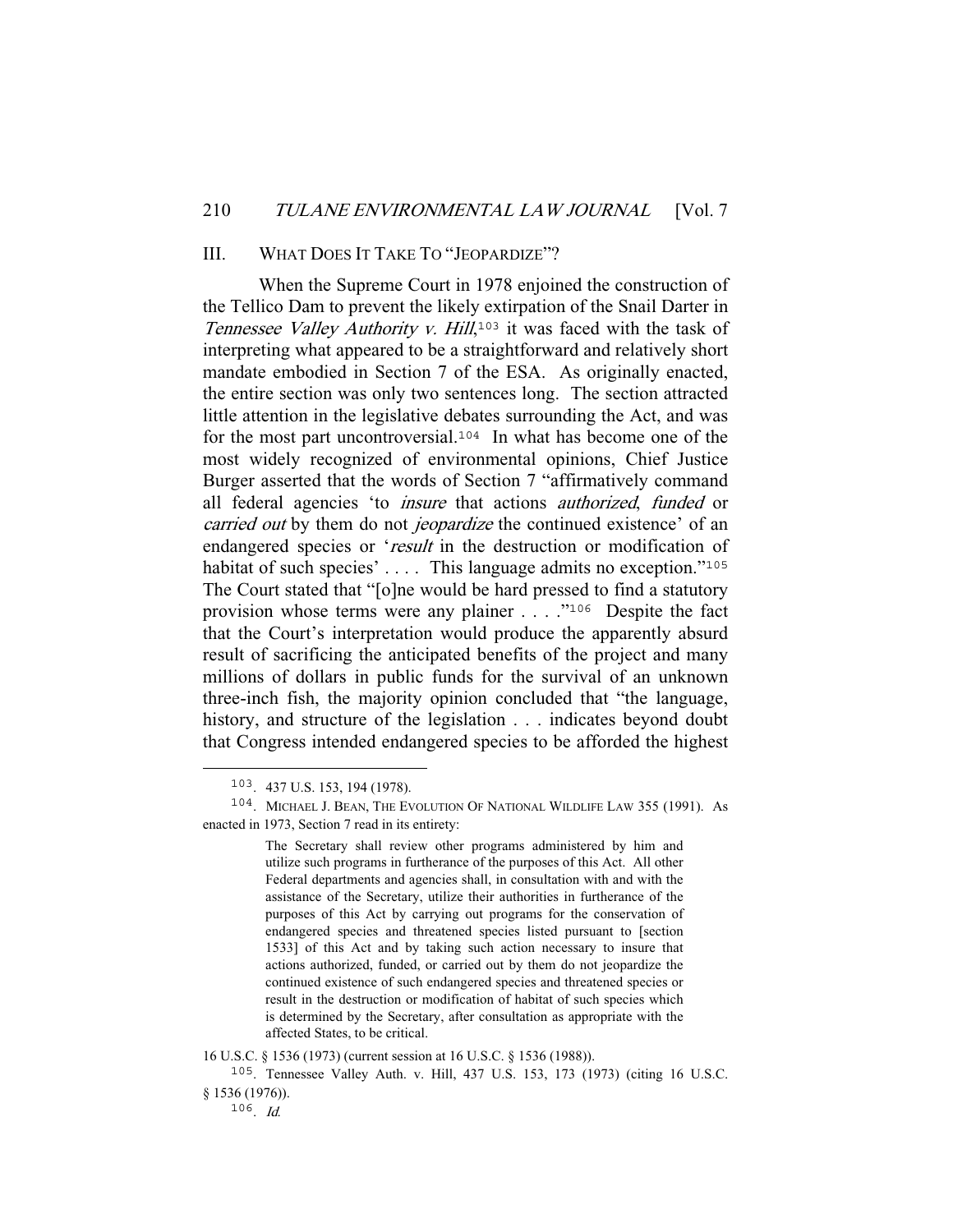of priorities."<sup>107</sup> The congressional response to  $TVA$  v. Hill indicates that maybe Congress did not, in fact, intend for endangered species to have such exclusive priority.

 Reflecting Justice Powell's dissenting sentiments that courts should give the ESA a "permissible construction that accords with some modicum of common sense and the public weal,"<sup>108</sup> Congress acted dramatically and swiftly to inject flexibility into the Act. Section 7 of the ESA was extensively amended in 1978,<sup>109</sup> 1979,<sup>110</sup> and once again in 1982.<sup>111</sup> The result of these amendments has been to turn the "plain meaning" of the original, two-sentence Section 7 into nearly ten statutory pages. The amendments include complex procedures formalizing the consultation process, an exhausting process for exempting qualified activities from the Section's commands, and altered substantive provisions. The amended section further provides the potential for incidental takings which embody an exemption to the Section 9 taking provision.

 The thrust of the 1978 amendments to the ESA was the formalization of the Section 7 consultation process, the heart of the provision. The consultation process is initiated when a federal agency plans an activity which might jeopardize a listed endangered or threatened species or modifying its critical habitat.<sup>112</sup> The agency proposing a project or activity, the "action agency," requests information from the FWS or NMFS as to whether a listed species "may be present."<sup>113</sup> If the Secretary advises the action agency that a listed species might inhabit the proposed activity area, that agency must prepare a "biological assessment."<sup>114</sup> The biological assessment, which is to be completed 180 days from the "may be present" determination, is to identify listed species in the proposed activity area, the critical habitat of such species, and the potential impact the activity could have on the species.<sup>115</sup> Drawing from the assessment, the appropriate wildlife agency has 90 days from its

<sup>107</sup>. Id. at 174.

 $108$ . *Id.* at 196 (Powell, J., dissenting).

<sup>109</sup>. Pub. L. No. 95-632, § 3, 92 Stat. 3751, 3752 (1978).

<sup>110</sup>. Pub. L. No. 96-159, § 4, 93 Stat. 1225, 1226 (1979).

<sup>111</sup>. Pub. L. No. 97-304, § 4, 96 Stat. 1411, 1417 (1982).

<sup>112.</sup> See 16 U.S.C. § 1536(a)(2).

<sup>113</sup>. Id. § 1536(c)(1); 50 C.F.R. § 402.12 (1991).

 $114.$  Id.

<sup>115</sup>. Id.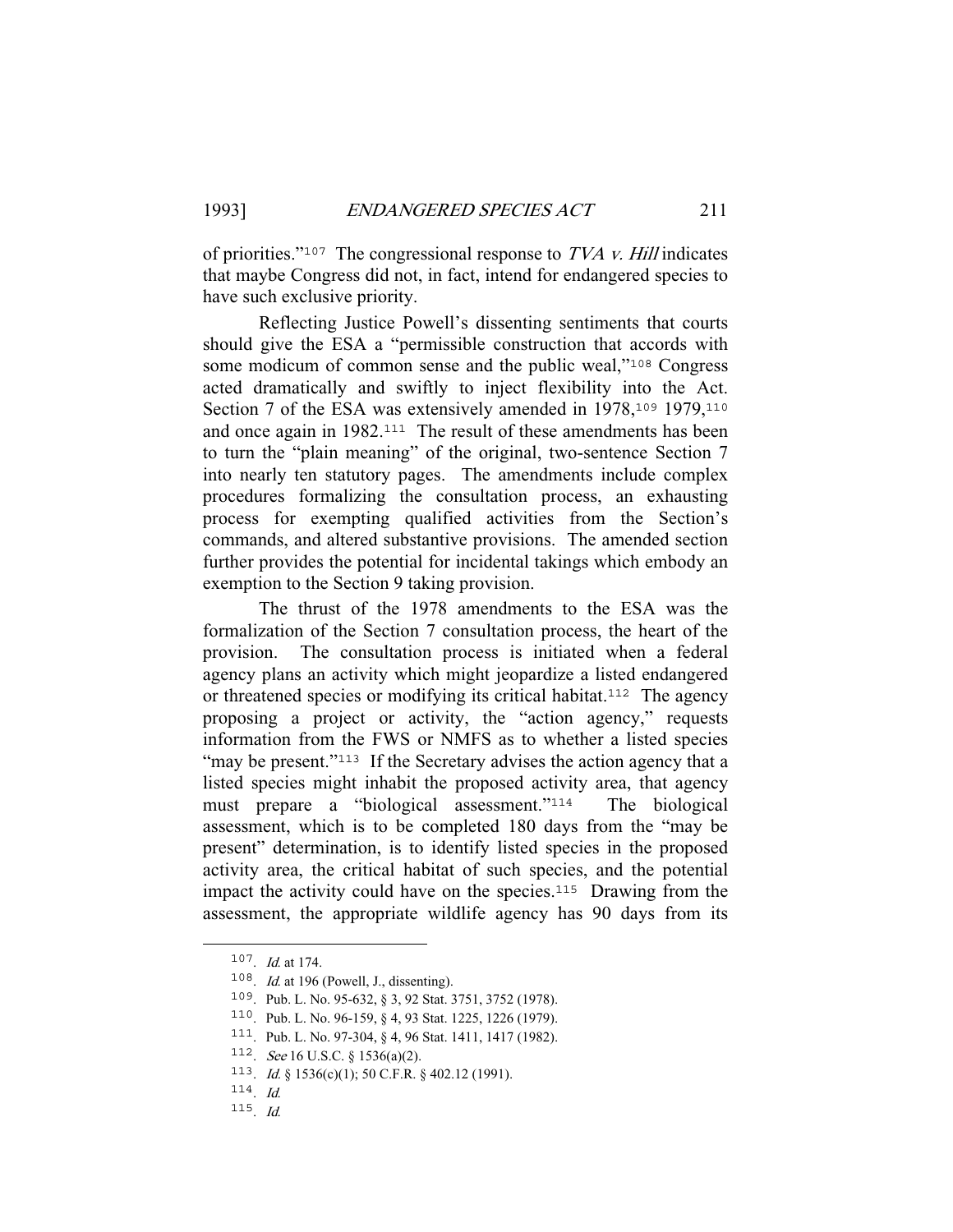receipt to issue a biological opinion.<sup>116</sup> It is at this stage that the Secretary applies the substantive standard at the base of Section 7, the focus of this comment, to determine whether or not the activity is likely to jeopardize an endangered species or its critical habitat. If the biological opinion is negative, meaning the activity will not likely jeopardize an endangered species, the action may proceed, potentially cloaked with an exemption to Section 9's taking provisions.<sup>117</sup> If the Secretary otherwise finds a likelihood of jeopardy, the action agency, applicant, or affected state has the option of commencing the exemption or "God Committee" process.<sup>118</sup> "For the great majority of agency actions there will be no effect on endangered species and no opinion will be necessary. For the majority of those remaining actions which might affect a species, the impact will be negligible and the biological opinion will so conclude."<sup>119</sup>

 What exactly it takes or should take to likely jeopardize the continued existence of a species for the purposes of a biological opinion is the center of much controversy. Because the Supreme Court in TVA v. Hill reached its dramatic conclusion without elaborating on the meaning of "jeopardize,"<sup>120</sup> and because Congress, in enacting and amending the ESA, has failed to define the term, the primary vehicle for the debate and development of the meaning of Section 7's substantive prohibition has been federal regulations. Putting aside for one moment the "not likely" language of the statute and focusing only on the word "jeopardize," a reasonable definition "is any substantial harm to any population segment of any listed species."<sup>121</sup> The listing of a species as being endangered suggests in

<sup>116</sup>. See 16 U.S.C. § 1536(b).

<sup>117.</sup> See 16 U.S.C. § 1536(b)(4); see also 50 C.F.R. § 402.14(i)(1)(1991).

<sup>118</sup>. See 16 U.S.C. § 1536(q). The exemption process essentially includes three steps. First, a three member Review Board must certify that there is an irreconcilable conflict between a proposed project and a listed species. 16 U.S.C. § 1536(g)(5). Second, the Board prepares a report outlining the available alternatives to the project, its significance, and any reasonable mitigation or enhancement measures. Id.  $\S$  1536(g)(5). Finally, the Board's report is considered by the Endangered Species Committee, which is comprised of the heads of seven designated federal agencies. The Committee may grant an exemption if five or more members find that there are no reasonable and prudent alternatives, that the benefits of the proposed action outweigh the benefits of conserving the species, and that the action is of regional and national significance. Id. § 1536(h).

 $119$ . Houck, *supra* note 33, at 15002.

<sup>120</sup>. Tennessee Valley Auth. v. Hill, 437 U.S. 153, 171-72 (1978).

<sup>121</sup>. Coggins & Russell, supra note 4, at 1465.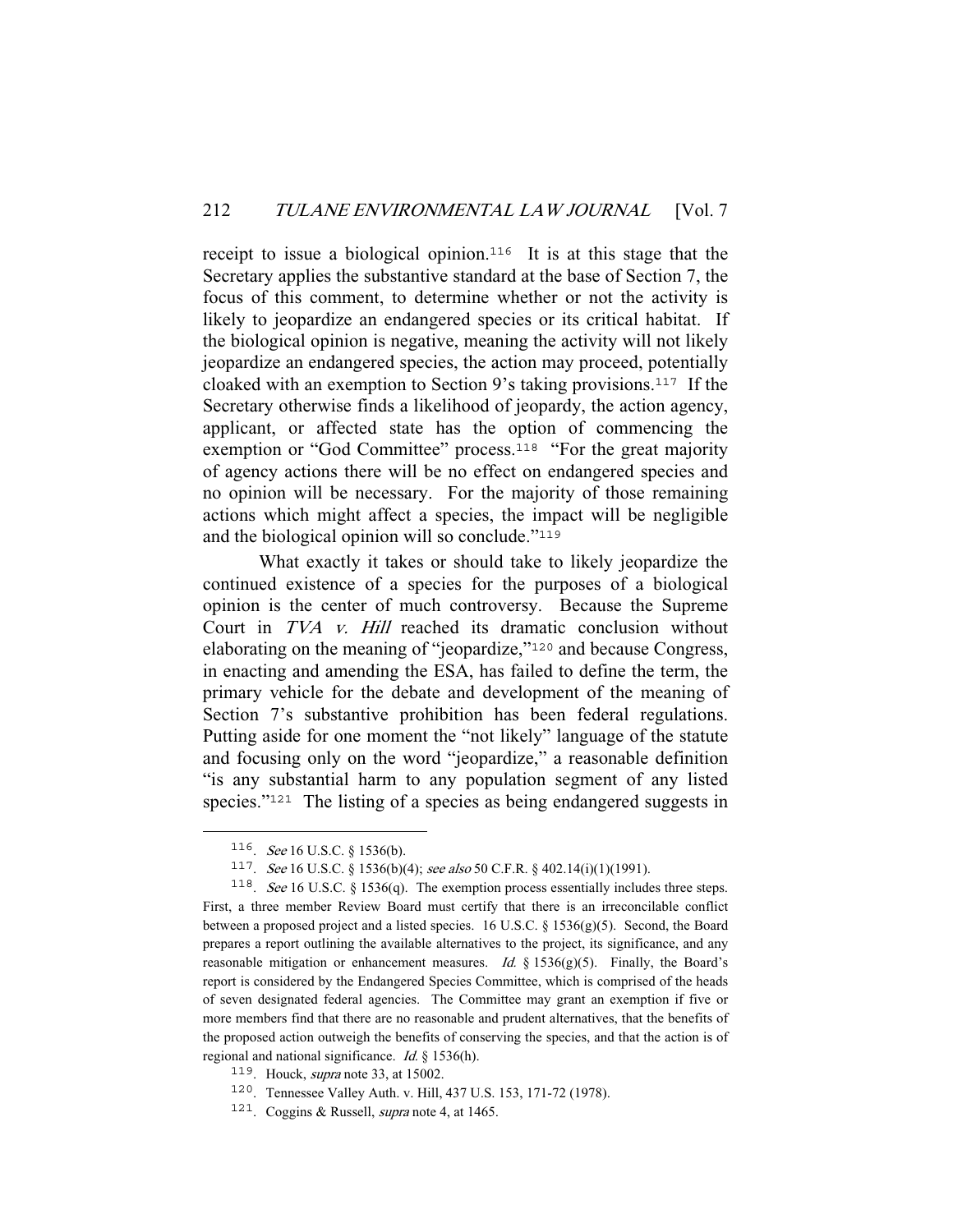itself that any adverse effect could lead to the species' extinction.<sup>122</sup> Therefore, "the use of the word 'jeopardize' in the statute, rather than the phrase 'result in extinction' suggests that Congress had in mind a less rigorous standard."<sup>123</sup> The federal regulations not only embrace the idea that "jeopardize" is not a very demanding standard, but push this idea even further.

 The regulations promulgated to interpret and implement the substantive prohibition of Section 7 state: "Jeopardize the continued existence of means to engage in an action which reasonably would be expected, directly or indirectly, to reduce appreciably the likelihood of *both the survival and recovery* of a listed species in the wild by reducing the reproduction, numbers, or distribution of that species."<sup>124</sup> Because this definition clearly indicates that an agency action must threaten the survival as well as recovery of a listed species to violate the jeopardy prohibition, an action that imperils a species' ability to *recover*, but does not present the likelihood of entirely eliminating the species, does not violate Section 7(a)(2). Since an action which appreciably reduces the likelihood of survival automatically reduces that species' ability to recover, the term "recovery" is somewhat useless; "the extent to which a project affects listed species' recovery is irrelevant for purposes of determining whether the project jeopardizes those species."<sup>125</sup> As outlined by Daniel Rohlf, the regulatory implementation of the jeopardy standard has two extremely important ramifications on the scope of the Section 7(a)(2) prohibition:

> First, because the section 7 regulations also afford no protection for the recovery of listed species in section 7(a)(2)'s prohibition against destroying critical habitat, the Secretary interprets section  $7(a)(2)$  as merely requiring federal agencies to refrain from threatening the base survival of listed species. Moreover, since the ESA gives no indication of what constitutes "survival" . . . from a biological perspective, the Secretary and

<sup>122</sup>. Id.

 $123$ . *Id.* 

<sup>124</sup>. 50 C.F.R. § 402.02(d) (1991) (emphasis added).

<sup>&</sup>lt;sup>125</sup>. ROHLF, *supra* note 1, at 149.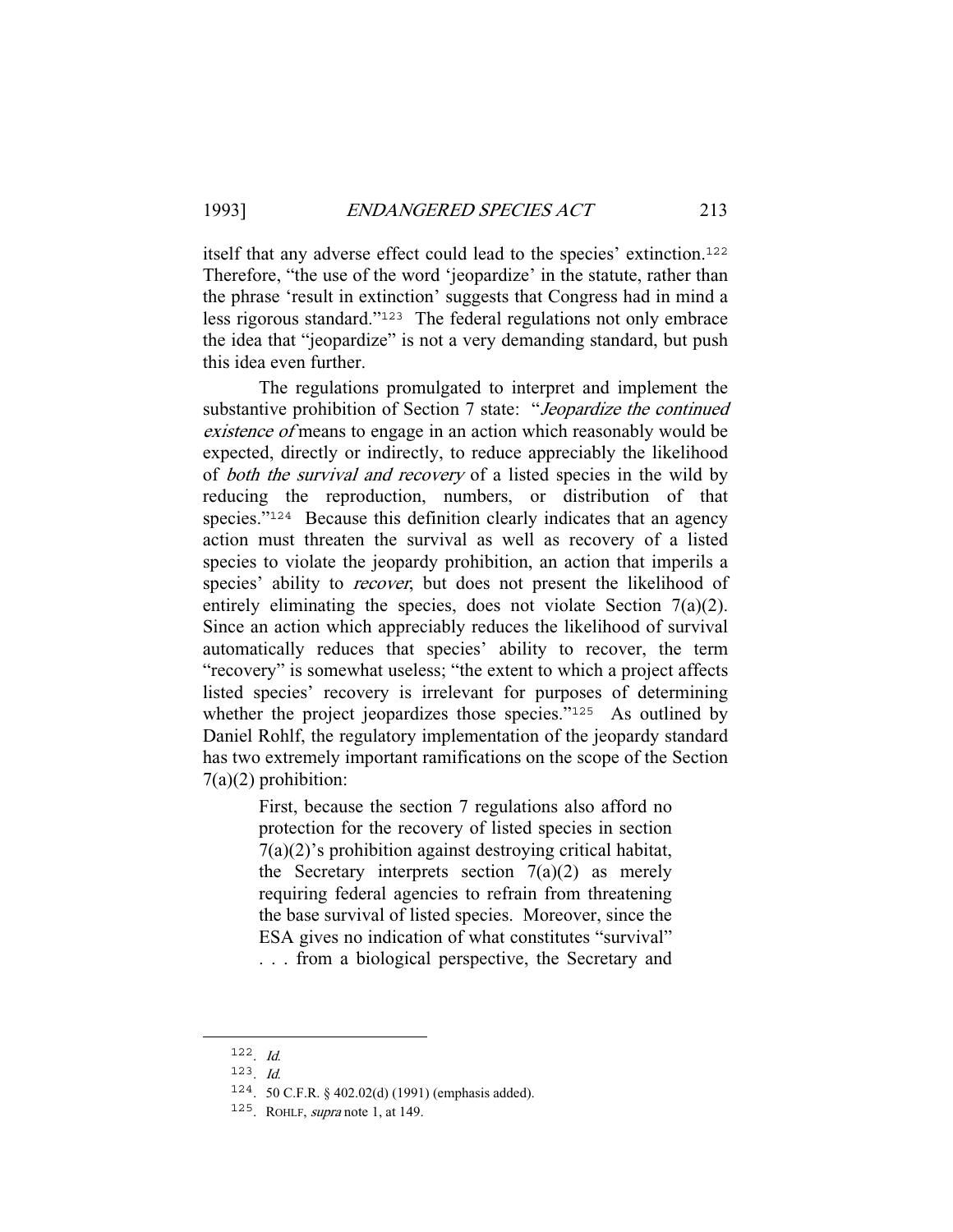federal agencies have complete discretion over how to interpret [this] term.<sup>126</sup>

It is therefore not surprising that the FWS routinely issues "nojeopardy" biological opinions in the "face of declining populations."<sup>127</sup> The 1979 amendments to the ESA highlight the Secretary's wide discretion in determining what constitutes survival of a species and the extremely flexible nature of the jeopardy standard in general.

When Congress amended the ESA in 1979,<sup>128</sup> it changed federal agencies' substantive obligation from ensuring that the agencies' actions would not jeopardize an endangered or threatened species to ensuring that their actions would *not likely* jeopardize such species.<sup>129</sup> The legislative history outlining the reasons for the 1979 modification is slightly contradictory. Although Congress attempted to convey that its intent was not to lessen the substantive prohibition by stating that it simply wanted to bring "the language of the statute into conformity with existing agency practice,"<sup>130</sup> the conference committee report accompanying the 1979 amendments suggests otherwise. The report indicates that Congress made the change in Section  $7(a)(2)$  to allow agency actions to continue even if existing information following the consultation process was not entirely sufficient to allow the Secretary to insure against jeopardy or critical habitat destruction.<sup>131</sup> Further support for the idea that Congress intended more than just a modernization of the provision can be found in the fact that the 1979 amendment further authorized the Secretary to issue a "no-jeopardy" biological opinion based not on a guarantee that a proposed activity would not jeopardize a listed species, but on the "best scientific and commercial data available."<sup>132</sup>

 $126$ . *Id.* 

<sup>&</sup>lt;sup>127</sup>. Dale D. Goble, *Of Wolves and Welfare Ranching*, 16 HARV. ENVTL. L. REV. 101, 125 (1992) (identifying the grizzly bear as the most obvious example).

<sup>128</sup>. Pub. L. No. 96-159, 93 Stat. 1225 (1979) (codified as amended at 16 U.S.C. § 1536).

<sup>129</sup>. H.R. CONF. REP. No. 697, 96th Cong., 1st Sess. 5, 12 (1979); reprinted in 1979 U.S.C.C.A.N. 2557, 2576.

<sup>130</sup>. H.R. CONF. REP. No. 697, 96th Cong., 1st Sess. 12, reprinted in 1979 U.S.C.C.A.N. 2572, 2576.

<sup>131</sup>. Id.

<sup>132.</sup> See id.; 16 U.S.C. § 1536(a)(2).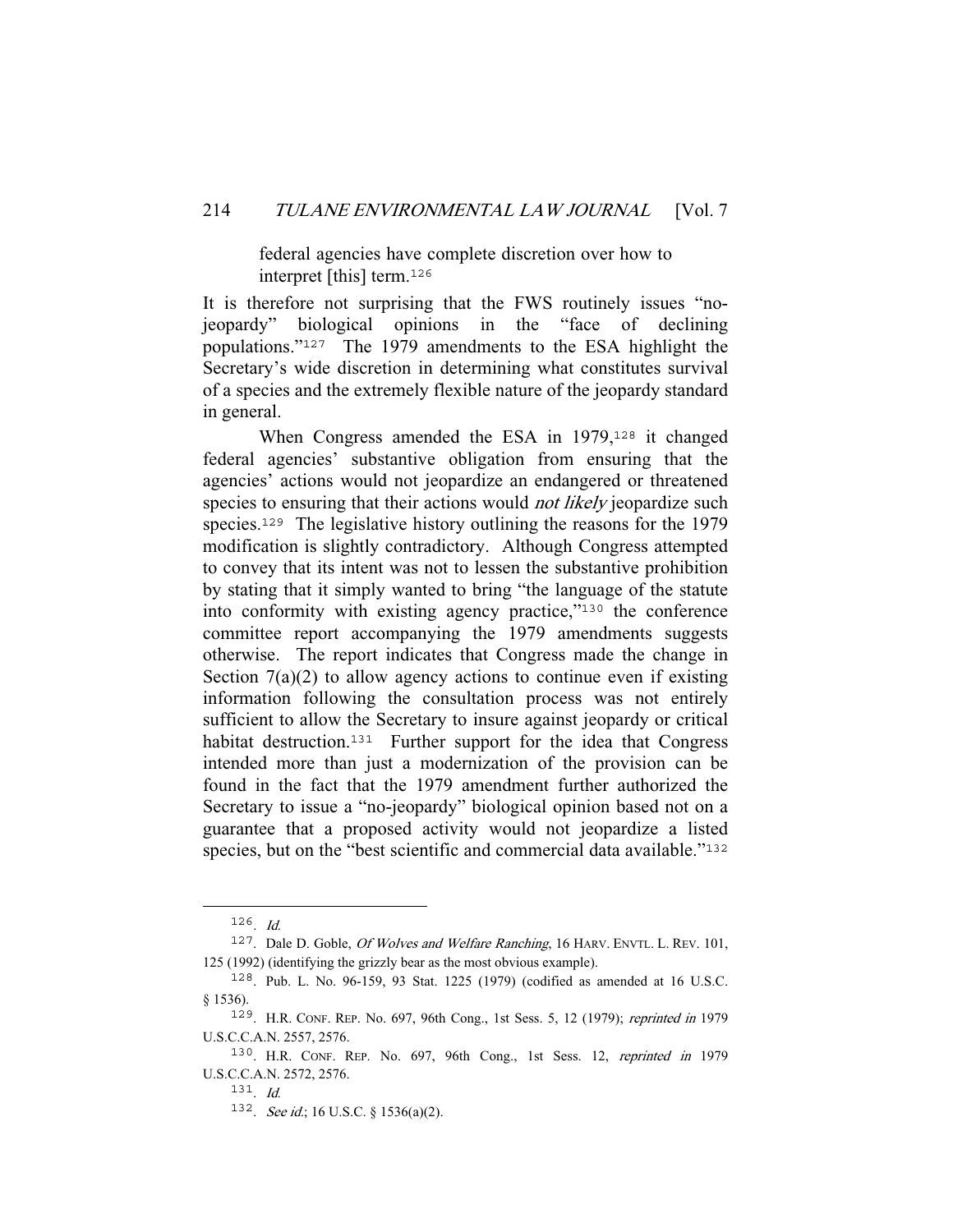Overall, the 1979 change weakened the jeopardy standard such that "the section's protection of listed species is now less absolute."<sup>133</sup>

 Because a finding of "no-jeopardy" can be made in the face of a dim likelihood of recovery of an endangered species, and because this decision need only be based on a questionable level of certainty, it necessarily draws into question the utility of the jeopardy standard in fulfilling the Act's purposes. Although commentators have referred to Section 7 as a "considerable barrier to land development,"<sup>134</sup> the lessening of the jeopardize standard from a direct mandate under TVA v. Hill to its current reading and implementation is not well suited to the conservation of both species and their ecosystems. The answer to the question of "what it takes to jeopardize" is something akin to the bare survival of a species, illustrating the pervasiveness of the traditional land use mindset introduced at the beginning of this paper. The addition of flexibility to Section 7 and the implementing regulations demonstrates humankind's difficulty in relinquishing land use priority to guarantee biological diversity. Before further discussing Section 7's utility in light of the "take" standard, a brief mention of the 1982 amendments is in order.

 The 1982 amendments to the ESA marked two significant changes to Section 7. First, because it was apparent to Congress that the scope of the Palila I decision might render Section 7 entirely superfluous because a finding of "no-jeopardy" would, in most cases, nevertheless lead to a finding that "takings" had occurred, a means through which a proposed activity would become exempt from Section  $9$ 's taking provisions was added.<sup>135</sup> If the formal consultation process leads to a finding of "no-jeopardy" and if taking caused by the activity covered by such an opinion is considered "incidental," the Secretary shall issue a written statement or "individual take statement" that specifies, among other things, "the reasonable and prudent measures that the Secretary considers necessary or appropriate to minimize such impact."<sup>136</sup> Second, and most significantly, the amendment changed the basis for the

<sup>133</sup>. Christopher H.M. Carter, A Dual Track For Incidental Takings: Reexamining Sections 7 and 10 of the Endangered Species Act, 19 B.C. ENVTL. AFF. L. REV. 135, 143 (1991).

<sup>134</sup>. Coggins & Russell, supra note 4, at 1465.

<sup>135</sup>. 16 U.S.C. § 1533(b)(4).

<sup>136</sup>. See id.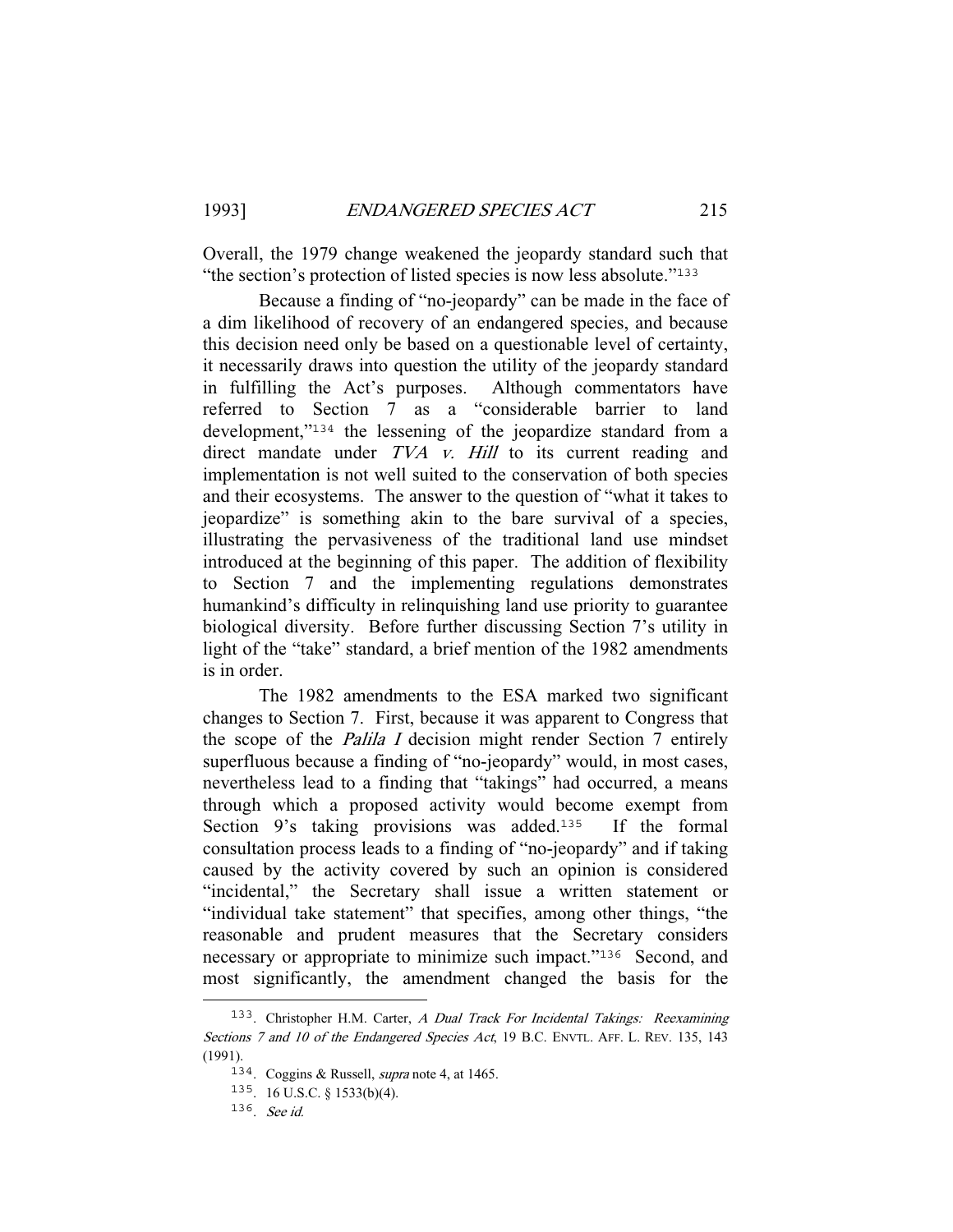designation of critical habitat.<sup>137</sup> At the center of this modification was the introduction of economic analysis into the designation scheme. The addition of cost-benefit analysis detracts from the idea that the value of endangered species is incalculable and that they should be protected at any cost. "Given that habitat protection is possibly the most effective way to halt the indirect extinction of species," this change has effectively "denied many endangered species their most important measure of protection under the ESA."<sup>138</sup> The significance of the 1982 amendment and the The significance of the 1982 amendment and the importance of critical habitat designation are further discussed below.

## IV. THE DIFFERENCES IN "TAKING" AND "JEOPARDIZING"— TOWARD A UNIFORM STANDARD OF JEOPARDY?

While the concepts of "take" and "jeopardy," in and of themselves, are both aimed at affording endangered species some level of protection, they are very different standards. Whereas the showing required for the taking of a species is less than the actual destruction of a single member of a species, the duty to insure against jeopardy only guarantees, at a questionable level of certainty, the base survival of an endangered species. Because the "take" standard prohibits the death of a single member of a species where the "jeopardy" standard would allow for the destruction of a significant portion of a species population, these standards can be described at best as being partially inconsistent with respect to the goals of the Act. The development of this inconsistency, a result of the traditional mindset of human dominion as manifested through the Act's amendments and implementing regulations, has ultimately led to a polarization toward the more uniform application of the jeopardy standard. More and more, as Section 9 is under-enforced,<sup>139</sup> both federal and nonfederal parties strive to be subject to the standard which is far less suited to achieve the purposes of the Act.

Standing alone, a major difference in the "take" and "jeopardize" standards is that the former involves an after-the-fact determination where the latter calls for a before-the-fact risk analysis

<sup>137</sup>. 16 U.S.C. § 1533(b)(2).

<sup>&</sup>lt;sup>138</sup>. Christopher A. Cole, *Species Conservation in the United States:* The Ultimate Failure of the Endangered Species Act and Other Land Use Laws, 72 B.U. L. REV. 343, 357-58 (1992); see also Campbell, supra note 18, at 262-63.

<sup>&</sup>lt;sup>139</sup>. See Cheever, supra note 38, at 111-12.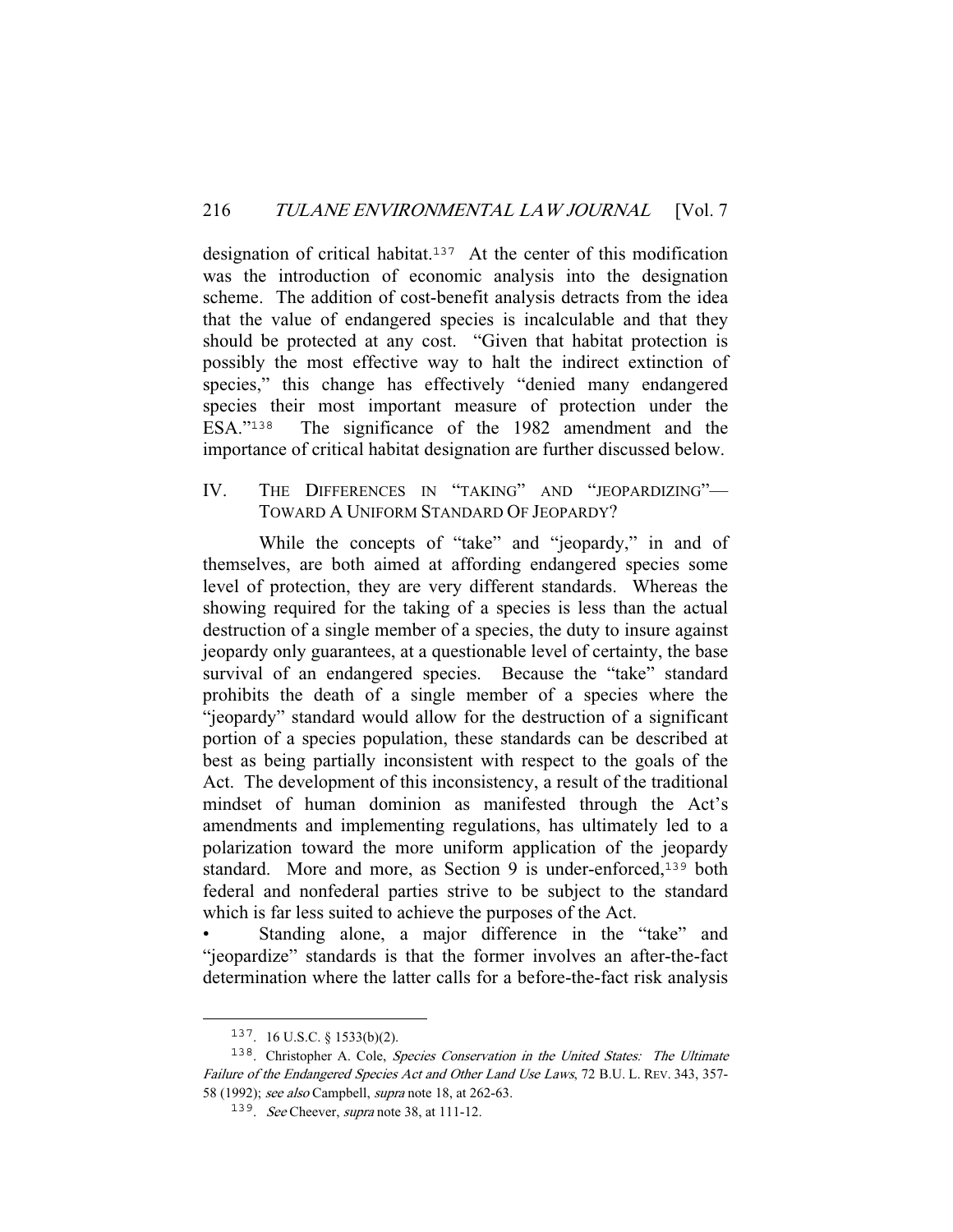determination. The inclusion of the Section 10 exemption to takings in the 1982 amendments, however, demonstrates that nonfederal parties are more than likely going to assess the risk that their activities will affect an endangered species. Because the 1982 amendment to the Section 7(b)(4) exemption for incidental takings when combined with the relative lessening of the jeopardy standard, increases the likelihood of a "no-jeopardy" opinion, nonfederal parties and agencies have increasingly worked together to establish a federal nexus to bring essentially private actions within the scope of Section 7.140

 The Section 7 consultation process is triggered if a proposed activity includes a sufficient federal nexus to constitute "agency action." Under the ESA, such actions are those "authorized, funded, or carried out by such agency  $\dots$  ."<sup>141</sup> The regulations promulgated by the FWS broaden the concept by referring to actions "in whole or in part" and by specifically including "the granting of licenses, contracts, leases, easements, rights-of-way, permits, or grants-in-aid . . . . .<sup>"142</sup> Several examples illustrate how the FWS and nonfederal parties recently "have employed inventive techniques"<sup>143</sup> to qualify activities as federal actions. In one instance, a nonfederal party proposed a solid waste landfill project that threatened the habitat of an endangered species.<sup>144</sup> The project triggered Section 7 through a consultation between the FWS and Federal Highway Administration on a new highway interchange which provided access to the landfill but did not directly impact the species' habitat.<sup>145</sup> In a second example, a private party was subjected to the lesser standard of Section 7 through a federal right-of-way grant that provided access to the landowner's development project on land purchased from the Bureau of Land Management.<sup>146</sup> The land included the habitat of the

<sup>140</sup>. See infra notes 144-49 and accompanying text.

<sup>141</sup>. 16 U.S.C. § 1536(a)(2).

<sup>142</sup>. 50 C.F.R. § 402.02 (1991).

<sup>143</sup>. Thornton, supra note 39, at 619-20; see also Donald L. Soderberg & Paul E. Larsen, Triggering Section 7: Federal Land Sales and "Incidental Take" Permits, 6 J. LAND USE & ENVTL. L. 169, 172 (1991).

<sup>144</sup>. Thornton, supra note 39, at 620.

 $145$ . *Id.* 

<sup>146</sup>. Id. (citing Memorandum from Acting Field Supervisor; Laguna Niguel Field Office, to Area Manager, Indio Resource Area Bureau of Land Management (May 31, 1989)).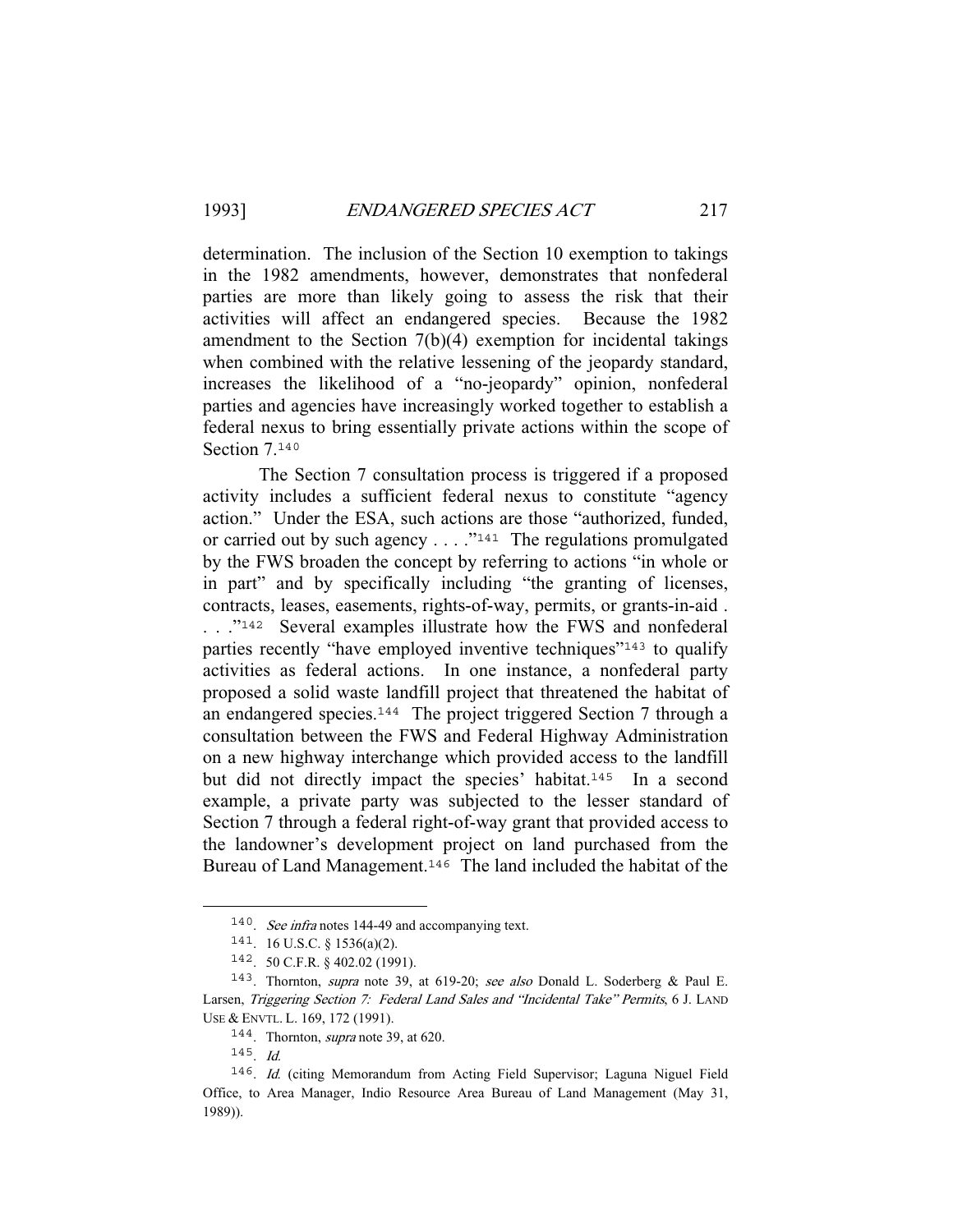endangered Stephens' Kangaroo Rat.<sup>147</sup> In both of these cases, the formal consultation process resulted in the grant of an incidental take permit covering the entire proposed activity.<sup>148</sup>

 Nonfederal parties may be unable to establish a federal nexus. Still, a "habitat" conservation plan submitted pursuant to the Section 10 incidental take permit process is ultimately examined under the equivalent of the  $7(a)(2)$  jeopardy standard.<sup>149</sup> As noted above, "the legislative history establishes beyond doubt that the 'not appreciably reduce' standard [of Section  $10(a)(7)(B)(iv)$ ] is the Section  $7(a)(2)$ 'not likely to jeopardize the continued existence' standard in disguise."<sup>150</sup> Though initially scarce, it is significant to note that "a great many more conservation plans are on the drawing board."<sup>151</sup> Ultimately, the upshot is that we are not guaranteeing what the Act sets out to accomplish: the conservation of ecosystems and species. Rather, the increased use of a standard, that as amended places priority in the development and use of land, simply guarantees the continued alarming rate of extinction.

 One might argue that the processes included in formal consultations, incidental take permits, and incidental take statements are themselves a barrier to the threatening of endangered species. Such an argument would continue that these processes raise the level of protection afforded by the "not likely to jeopardize" standard standing alone such that the gap between "what it takes to take" and "what it takes to jeopardize" is not that significant. This assertion is tenuous, however, given the fact that far more than a majority of consultations result in negative biological opinions,152 that such "nojeopardy" opinions are consistently issued where endangered species populations are obviously declining,<sup>153</sup> and that such negative biological opinions must only show that an activity is *not likely* to jeopardize based only on the "best scientific and commercial data available."<sup>154</sup> Overall, the great likelihood that consultation will result in a "no-jeopardy" finding despite the fact that threatened or

<sup>147</sup>. Id.

<sup>148</sup>. Soderberg & Larsen, supra note 144, at 172.

<sup>149</sup>. See Cheever, supra note 38, at 170.

<sup>150</sup>. Id.

<sup>151</sup>. Id. at 172-73.

<sup>152</sup>. Houck, supra note 33, at 15002; Salzman, supra note 17, at 330-31.

<sup>153</sup>. Goble, supra note 128, at 125.

<sup>154</sup>. 16 U.S.C. § 1536(a)(2).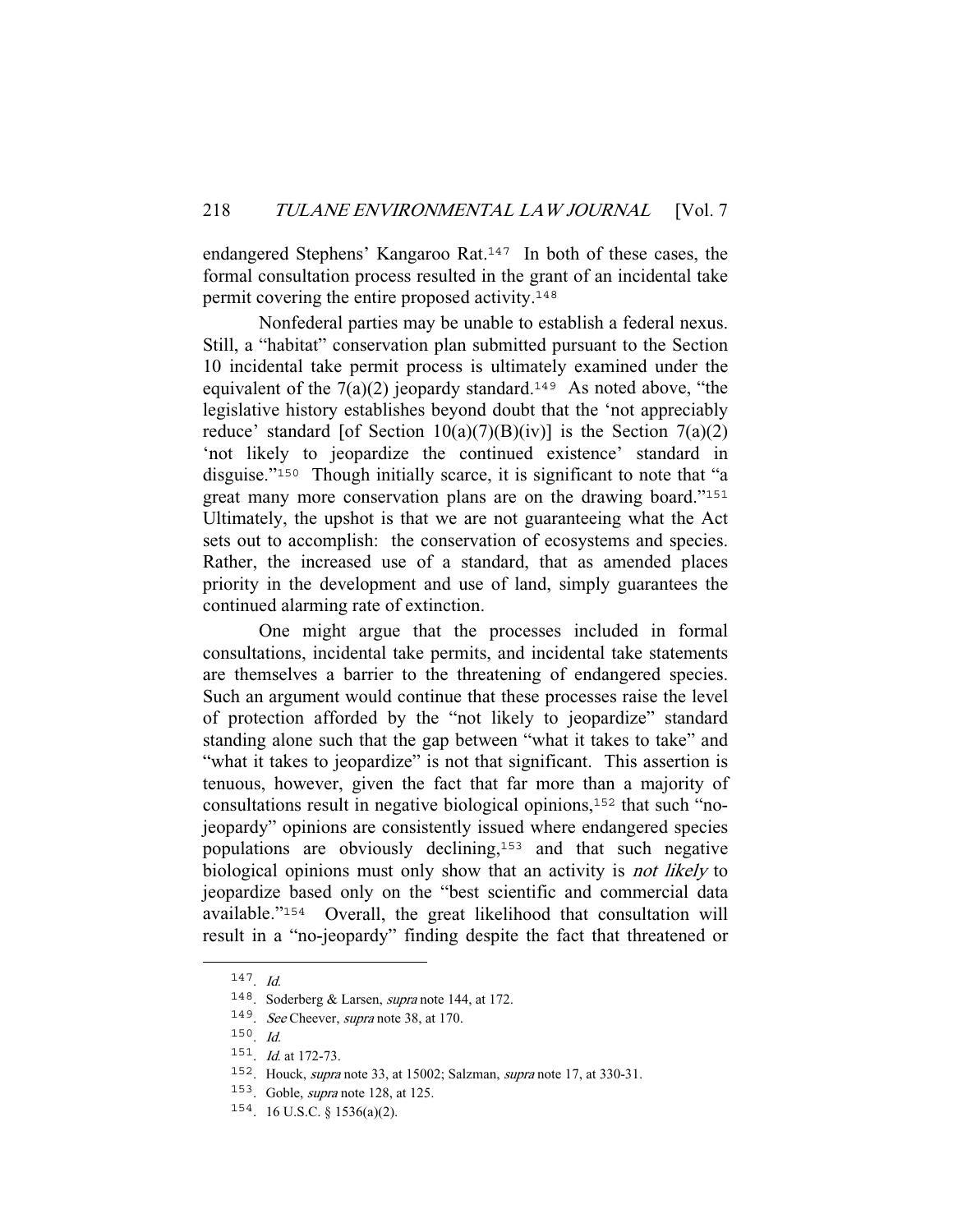endangered species will be affected suggests that the process itself does not significantly deter the proposal of activities or projects. Where the gap in the "take" and "jeopardy" standards is significantly decreased, almost overlapping such that they afford virtually the same high level of protection of the "take" standard, is when a listed species' habitat has been designated a critical habitat.

 Once again, it is important to note the language of Section 7(a)(2). The provision reads:

> Each Federal agency shall, in consultation with and with the assistance of the Secretary, insure that any action authorized, funded, or carried out by such agency . . . is not likely to jeopardize the continued existence of any endangered species or threatened species or *result in the destruction or adverse* modification of habitat of such species which is determined by the Secretary, after consultation as appropriate with affected States, to be *critical* . . . .<sup>155</sup>

The implementing regulations of the FWS state that "Destruction or adverse modification means a direct or indirect alteration that appreciably diminishes the value of critical habitat for both the survival and recovery of a listed species."<sup>156</sup> James Salzman has observed that, because the judiciary has interpreted this adverse modification standard as being strikingly similar to the stringent "taking" standard as delineated in *Palila I* and *Palila II*, "[c]ourts have increasingly found jeopardy violations under section 7 or taking violations under section 9 when challenged governmental activities are located in critical habitats."<sup>157</sup> Salzman further asserts that "synthesis of critical habitat and jeopardy is found throughout section 7 case law, for there appear to be no successful section 7 cases finding adverse modification of critical habitat without also finding jeopardy."<sup>158</sup> The result is that a viable means of reducing the inconsistency between the take and jeopardy standards, a solution which would correctly focus on ecosystems rather than species

<sup>155</sup>. Id. (emphasis added).

<sup>156</sup>. 50 C.F.R. § 402.02 (1992).

<sup>157</sup>. Salzman, supra note 17, at 323.

<sup>&</sup>lt;sup>158</sup>. *Id.* at 326 (citing Interview with Michael J. Bean).